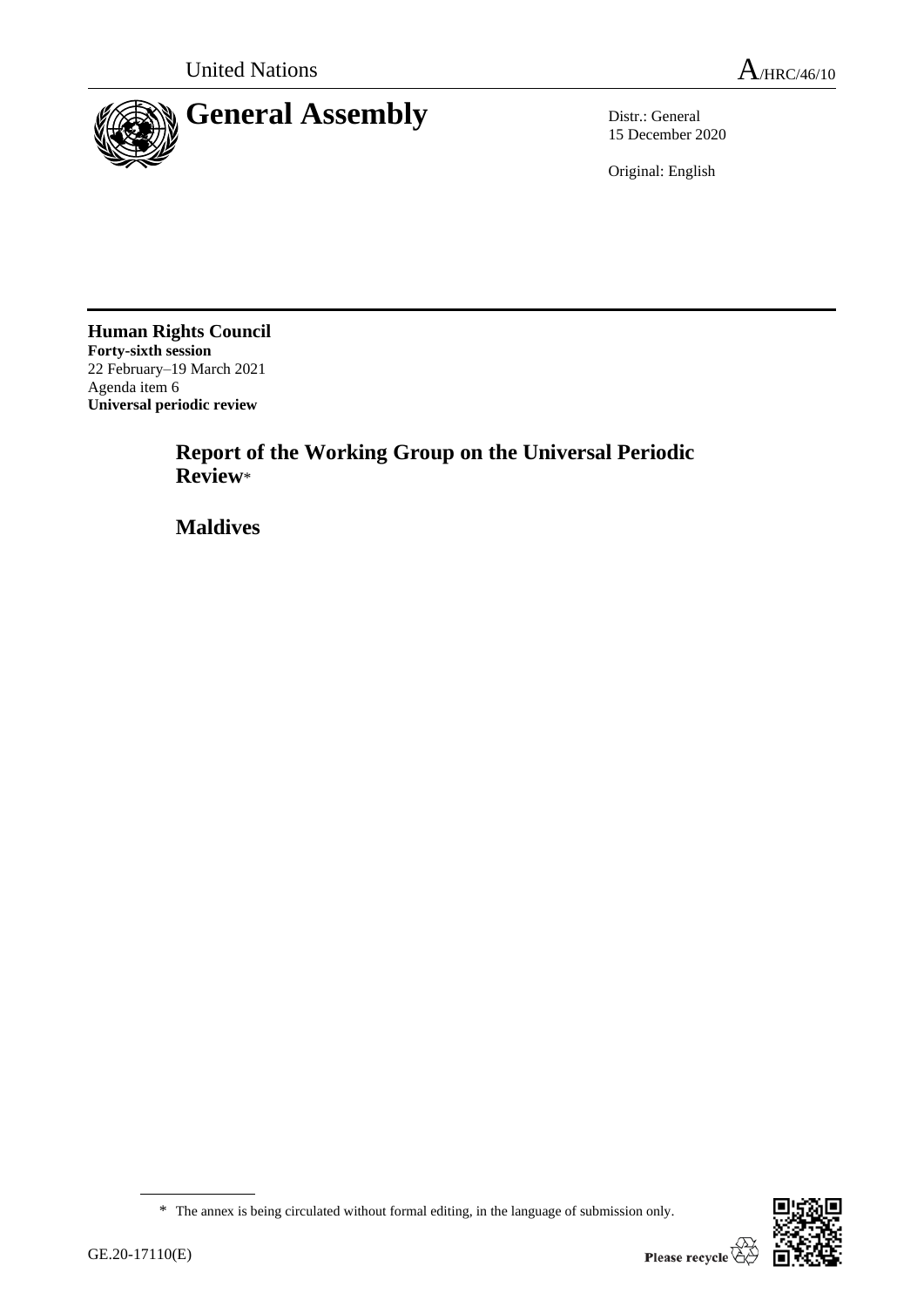# **Introduction**

1. The Working Group on the Universal Periodic Review, established in accordance with Human Rights Council resolution 5/1, held its thirty-sixth session from 2 to 13 November 2020. The review of Maldives was held at the 6th meeting, on 4 November 2020. The delegation of Maldives was headed by the Attorney General, Ibrahim Riffath. At its 10th meeting, held on 6 November 2020, the Working Group adopted the report on Maldives.

2. On 14 January 2020, the Human Rights Council selected the following group of rapporteurs (troika) to facilitate the review of Maldives: Armenia, Philippines and Togo.

3. In accordance with paragraph 15 of the annex to Human Rights Council resolution 5/1 and paragraph 5 of the annex to Council resolution 16/21, the following documents were issued for the review of Maldives:

(a) A national report submitted/written presentation made in accordance with paragraph 15 (a) (A/HRC/WG.6/36/MDV/1);

(b) A compilation prepared by the Office of the United Nations High Commissioner for Human Rights (OHCHR) in accordance with paragraph 15 (b) (A/HRC/WG.6/36/MDV/2);

(c) A summary prepared by OHCHR in accordance with paragraph 15 (c) (A/HRC/WG.6/36/MDV/3).

4. A list of questions prepared in advance by Belgium, Canada, Germany, Liechtenstein, Portugal, on behalf of Group of Friends on national mechanisms for implementation, reporting and follow-up, Slovenia, the United Kingdom of Great Britain and Northern Ireland, the United States of America and Uruguay was transmitted to Maldives through the troika. These questions are available on the website of the universal periodic review.

# **I. Summary of the proceedings of the review process**

#### **A. Presentation by the State under review**

5. The delegation noted that Maldives remained committed to the universal periodic review process and valued its relationship with the international community. Unfortunately, the majority of the reporting period had been a time when the State had shied away from democratic norms and experienced unprecedented levels of deterioration of respect for human rights.

6. Nevertheless, Maldives had achieved immense progress in the previous two years. The President, Ibrahim Mohamed Solih, had established the Presidential Commission on Investigation of Murders and Enforced Disappearances, to investigate deaths under suspicious circumstances and cases of inexplicable disappearance; the Presidential Commission on Corruption and Asset Recovery, to investigate the misuse of State funds; and presidential committees to conduct an inquiry into unfair dismissals and to investigate corruption pertaining to social housing awards.

7. The Government had submitted to parliament a bill on transitional justice, with a view to investigating abuse of authority and violation of human rights.

8. Maldives had renewed its standing invitation to all special procedure mandate holders. The State had welcomed the Special Rapporteur in the field of cultural rights and the Special Rapporteur on torture and other cruel, inhuman or degrading treatment or punishment.

9. Maldives had ratified seven core human rights conventions and withdrawn several reservations to article 16 of the Convention on the Elimination of All Forms of Discrimination against Women. The State had ratified the Optional Protocol to the Convention on the Rights of the Child on a communications procedure and submitted a declaration under article 22 of the Convention against Torture and Other Cruel, Inhuman or Degrading Treatment or Punishment. Further, the parliament had approved the ratification of the International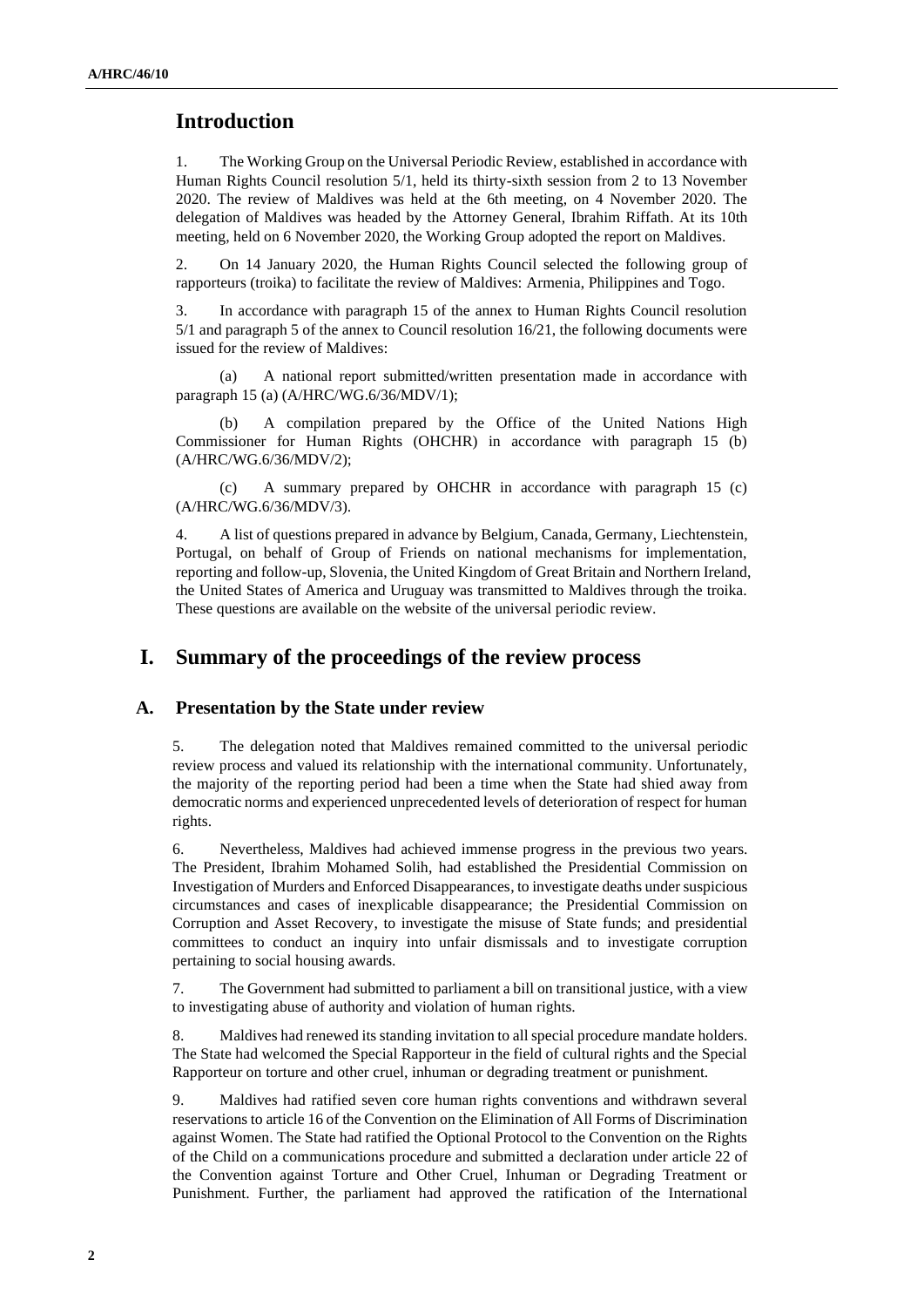Convention for the Protection of All Persons from Enforced Disappearance and the Optional Protocol to the International Covenant on Economic, Social and Cultural Rights.

10. Concerning death penalty, the Government was committed to upholding the informal moratorium. Judicial reform and enhancement of legislative mechanisms relating to the criminal justice system took precedence over resuming executions.

11. The delegation noted that the Government did not support or endorse, and would in no manner entertain, the vile act of female genital mutilation.

12. The State remained committed to eliminating violent extremism through law enforcement and awareness-raising. A ministerial-level subcommittee had been convened under the National Security Council to enhance inter-agency coordination on countering terrorism and violent extremism. In July 2020, the President had approved a multisectoral national action plan on preventing and countering violent extremism, devised by the National Counter-Terrorism Centre.

13. Maldives recognized that climate change constituted a threat to its very existence and urged a concerted global approach to mitigate the effects.

14. The ongoing coronavirus disease (COVID-19) pandemic had hindered progress in Maldives. The State had taken unprecedented steps to minimize the adverse impact of the pandemic on human rights. The recently passed Public Health Emergency Act mandated the Government to provide food, shelter and income support for vulnerable groups during a pandemic.

#### **B. Interactive dialogue and responses by the State under review**

15. During the interactive dialogue, 95 delegations made statements. Recommendations made during the dialogue are to be found in section II of the present report.

16. Spain noted that Maldives had ratified the Optional Protocol to the Convention on the Rights of the Child on a communications procedure. It welcomed improvements in combating sexual crimes, particularly against children. It noted a worsening in freedom of expression.

17. Sri Lanka noted the priority given to improving the rule of law and the judicial system, including equal representation of women in the judiciary. It commended Maldives for the progress made with respect to the rights of women and children, the enactment of the Gender Equality Act and inclusive education.

18. The State of Palestine commended Maldives for its commitment in implementing recommendations from the previous review cycle and for the steps taken to protect human rights and to improve education and access to sexual and reproductive health services, including through the renewal of the Health Master Plan (2016–2025) in 2017.

19. The Sudan commended Maldives for the steps taken to promote and protect human rights, particularly for women and children.

20. Switzerland expressed concern about the situation of human rights defenders, also in particular women human rights defenders, who were victims of regular threats and harassment, as illustrated by the dissolution of the Maldivian Democracy Network.

21. Thailand welcomed the establishment of the Prison Reform Monitoring Committee, the enactment of the Gender Equality Act and the Domestic Violence Prevention Act, and the appointment of two female judges to the Supreme Court. It encouraged efforts to eliminate gender-based discrimination.

22. Trinidad and Tobago encouraged Maldives to promote the rule of law, democratic values and human rights, and to strengthen the governance system. It applauded the State's commitment to enhancing climate resilience and mitigating damage to ecosystems.

23. Tunisia welcomed the steps taken to improve the legislative and institutional framework, cooperation with United Nations human rights mechanisms, the national human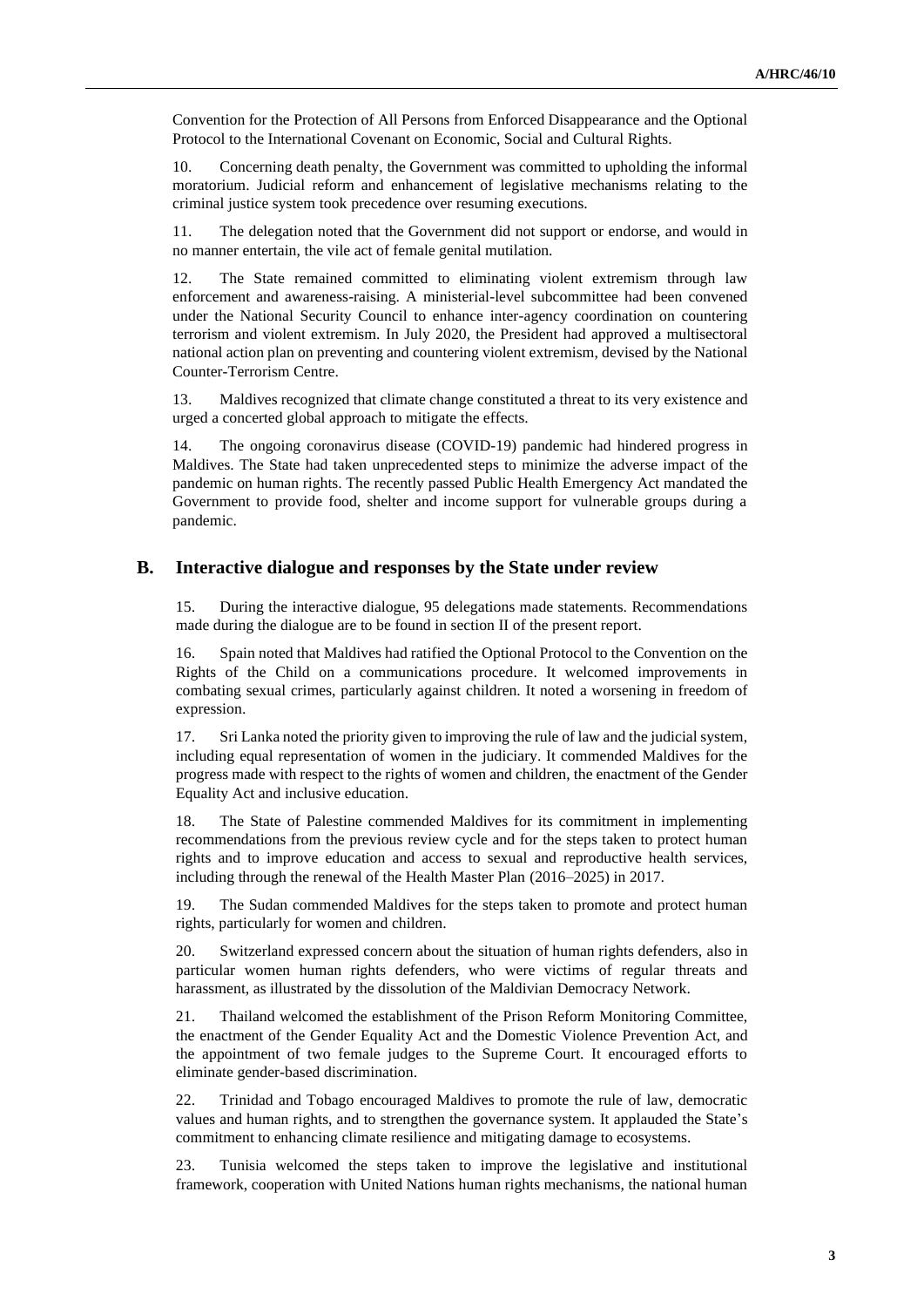rights framework and the legislative agenda, and the Strategic Action Plan 2019–2023 and the laws adopted on gender equality, children's rights and terrorism.

24. Timor-Leste welcomed the State's achievement of almost universal participation of children in education at the pre-primary, primary, lower secondary and secondary levels.

25. Turkey commended Maldives for the steps taken to strengthen human rights and democracy and ease access to justice, and for the achievements on child rights and universal and quality education. It encouraged the international community to support the State's efforts on climate change.

26. Ukraine commended Maldives for the decisive steps taken with the aim of consolidating democratic values and norms, and for progress achieved in respect of human rights, including through the adoption of numerous legislative acts.

27. The United Arab Emirates welcomed the efforts made in the area of the environment, and the commitment to intensifying efforts on climate change and finding sustainable solutions, particularly providing safe drinking water.

28. The United Kingdom recognized the progress made in consolidating democracy, improving governance, promoting human rights, strengthening judicial independence and conducting peaceful elections in 2019, but indicated that it remained concerned that women were underrepresented in parliament.

29. The United States called upon Maldives to protect fundamental freedoms, particularly the freedoms of assembly and of belief, stressing that the presence of an active and free civil society was necessary to secure democratic progress in the State.

30. Vanuatu commended the Government of Maldives for taking several positive steps in promoting and protecting human rights.

31. The Bolivarian Republic of Venezuela congratulated Maldives on its human rights commitment and achievements, particularly on the provision of accessible health services on all islands and free primary and secondary education of quality and without discrimination.

32. Viet Nam expressed appreciation that gender equality and inclusivity was a crosscutting priority in the Strategic Action Plan 2019–2023, especially in the face of climate change and the COVID-19 pandemic.

33. Afghanistan commended Maldives for the progress made in combating trafficking in persons and for the increased school enrolment rates. It indicated that it remained concerned at the inadequate legal frameworks on women, children, refugees and asylum seekers. It encouraged Maldives to protect human rights in the COVID-19 context.

34. Albania welcomed measures taken to increase the independence of the judiciary and the State's accession to the Rome Statute of the International Criminal Court. It encouraged measures for the protection of vulnerable groups, including children, against discrimination, and efforts on gender equality.

35. On justice and legal sector reform, the delegation stressed that the Constitution of 2008 sought to establish an independent judiciary. However, allegations of corruption and political influence had tarnished the judiciary's reputation. Allegations of systemic manipulation, unimaginable levels of corruption, coercion and political influence had been at their peak during the previous Administration.

36. In 2019, the Government had formulated its proposals for judicial reform and conducted a feasibility assessment. The Government's five-year Strategic Action Plan 2019– 2023 included a dedicated subsector on the rule of law and judicial reform.

37. The judicial reform plan included reforming the court structure and jurisdiction and enhancing court administration and the accountability and integrity of judges.

38. In September 2019, the Judicial Service Commission Act had been amended to improve court administration. The Commission had been strenuously pursuing its mandate. The Government had formulated amendments to the Judges Act to enhance the rules of judicial conduct, introduce mechanisms for evaluating the competency of judges and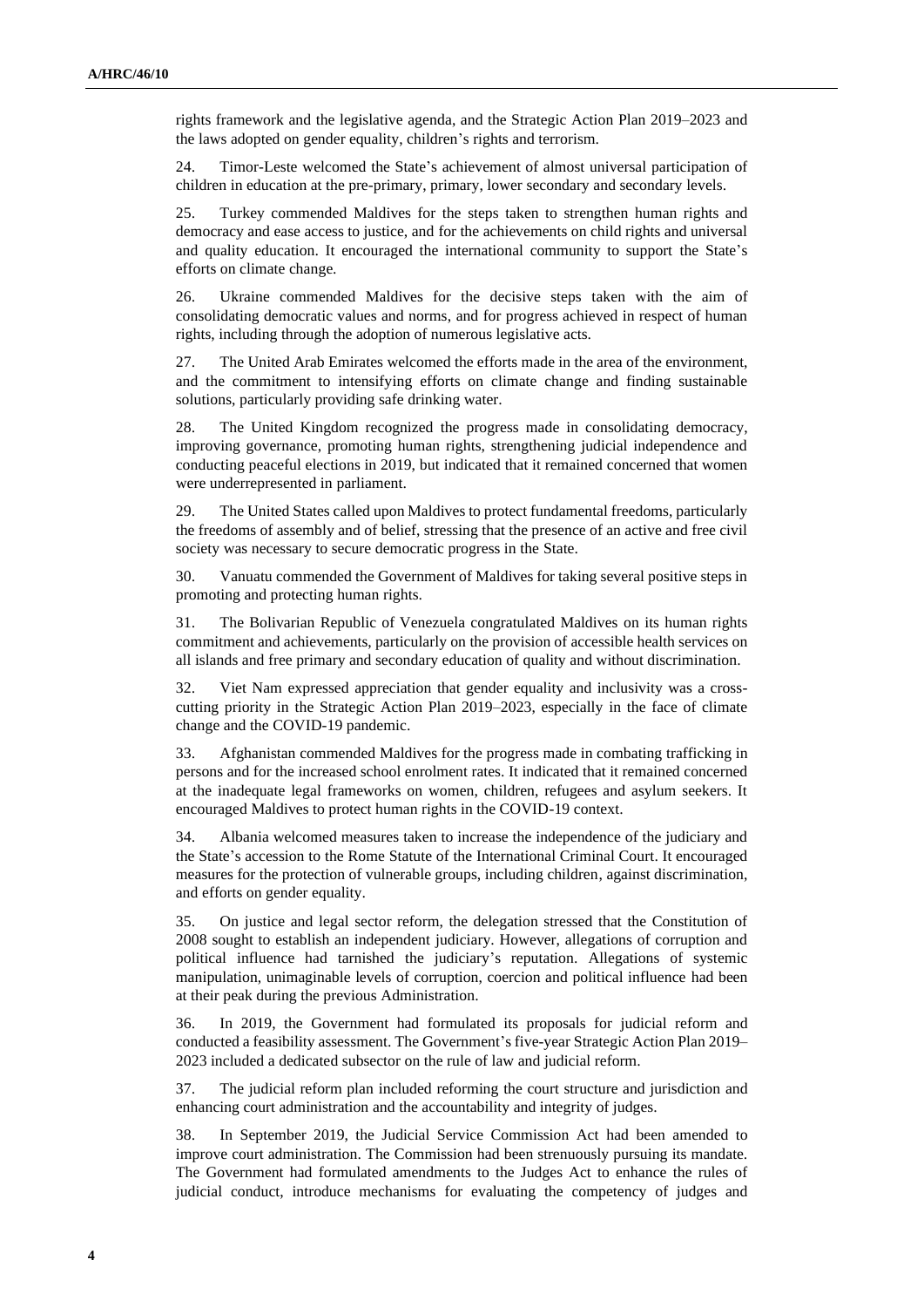establish rules on the mandatory declaration of assets. The Government had been actively engaging with international partners to facilitate training opportunities for the judiciary.

39. Achieving gender parity in the judiciary was a priority in the Government's judicial reform plan. For the first time in Maldivian history, there were women judges presiding over cases at all tiers of the court system. The first women justices had been appointed to the Supreme Court in September 2019. The first woman judges in the Criminal Court and the High Court had been appointed in September 2020 and October 2020 respectively. The current President of the Judicial Service Commission and the current Chief Judicial Administrator were the first women to be appointed to those positions.

40. A comprehensive legislative agenda had been formulated at the beginning of the current Administration, identifying more than 200 bills. The bills were intended to further strengthen the Maldivian legal system.

41. Argentina made recommendations.

42. Armenia welcomed the adoption of the Child Rights Protection Act, the establishment of the Child Rights Protection Council and the Office of the Children's Ombudsperson, and the work done on the protection of the rights of women, persons with disabilities, migrants, human rights defenders and journalists.

43. Australia commended Maldives for the improvements made to human rights, and applauded its renewed engagement with international human rights mechanisms.

44. Austria underlined the important progress made by the Government in the field of human rights and encouraged the Government to continue to implement its ambitious reform agenda.

45. Azerbaijan noted the achievements made in addressing the structural, institutional and legislative problems, formulating the Strategic Action Plan 2019–2023, with development targets, and achieving access to education.

46. The Bahamas recognized the challenges faced by Maldives, including limited human resources, the need to duplicate services throughout its islands and the threats posed by climate change. It called on the international community to cooperate with the State.

47. Bahrain commended Maldives for the progress made in promoting and protecting human rights, including women's place in society, the rights of children, persons with disabilities and the environment.

48. Bangladesh congratulated Maldives for its remarkable achievements in the sectors of health, housing and education, and for devising the comprehensive Strategic Action Plan 2019–2023.

49. Belgium congratulated Maldives for the appointment of two female judges to the Supreme Court.

50. Botswana commended Maldives for its commitment to cooperate with the special procedure mandate holders and encouraged the State to utilize the technical assistance offer by the United Nations through its specialized agencies.

51. Brazil commended Maldives for the prohibition of the death penalty against children. It urged Maldives to repeal all legal restrictions of citizenship for non-Muslims, and to further protect women's rights, prevent trafficking in persons and religious intolerance and promote the rights of persons with disabilities.

52. Canada welcomed the progress made in increasing women's representation in Government and in the judiciary, and the steps taken to strengthen the independence of the judiciary.

53. Chile valued the maintenance of the moratorium on the death penalty and the efforts made regarding the right to education and the increase in schooling rates.

54. China noted the State's active promotion of economic and social development, education, health, and the rights of women, children and persons with disabilities and its efforts to combat climate change, drug trafficking and the COVID-19 pandemic.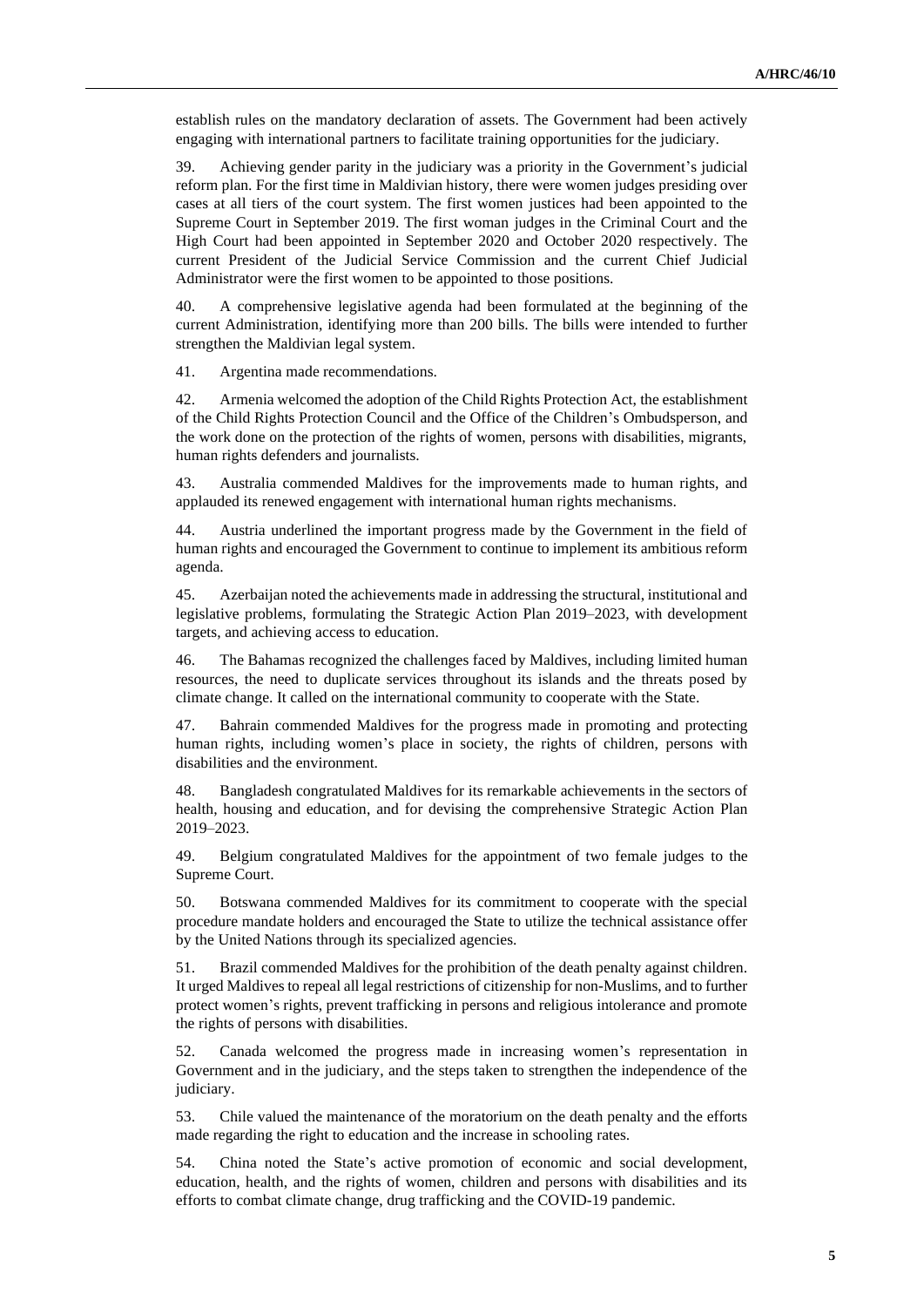55. Cuba welcomed the State's efforts to expand access to health and education throughout its territory, and to maintain high literacy rates.

56. Denmark commended Maldives for having withdrawn reservations to article 16 of the Convention on the Elimination of All Forms of Discrimination against Women, but indicated that it remained deeply concerned at the failure to uphold the right to freedom of religion or belief.

57. Djibouti welcomed the peaceful transfer of power during the 2019 legislative elections and expressed appreciation for efforts made in domestic legislation, in particular in the Juvenile Justice Act, the Gender Equality Act and the Criminal Procedure Act.

58. The Dominican Republic acknowledged the State's efforts to increase the school enrolment rate, and the improvements made in specialized education for children with disabilities.

59. Ecuador recognized the progress made, in particular the ratification of the Optional Protocol to the Convention on the Rights of the Child on a communications procedure and the adoption of the Gender Equality Act.

60. On the protection of vulnerable groups, the delegation of Maldives noted that the Gender Equality Act had been enacted in 2016, and that the Gender Equality Policy, which would be complemented by a gender equality action plan, had been endorsed in 2019. Amendments to the Decentralization Act had introduced an electoral quota of 33 per cent of local council seats to be held by women. That amendment would result in the election of at least 384 women to local councils across Maldives.

61. Maldives was committed to reducing gender disparity at key decision-making levels of the State. Currently, women represented 35 per cent of the Cabinet of ministers, more than 20 per cent of appointed State ministers and 63 per cent of the civil service. A total of 22.3 per cent of women held managerial positions.

62. In July 2020, the Government had launched a nationwide campaign against domestic violence. The Government would also invest in constructing shelter homes, strengthening the helpline and establishing emergency funds for victims and survivors.

63. The overhauled Child Rights Protection Act, enacted in November 2019, prohibited the infliction of death penalty on minors, recognized the legal age for marriage as 18 years and set the age for criminal responsibility at 15 years.

64. The newly enacted Juvenile Justice Act emphasized the rehabilitation and reintegration of children in conflict with the law. The Act introduced diversion mechanisms and specific interventions targeting at-risk youth and children.

65. Maldives recognized the need to formulate and implement stronger policies to ensure that persons with disabilities had an equal platform for participation.

66. Egypt noted that the presentation by Maldives reflected national efforts aimed at protecting human rights and measures taken to address institutional and legislative gaps in the State.

67. Ethiopia hailed the comprehensive Strategic Action Plan 2019–2023, the renewed Health Master Plan and domestic violence prevention efforts, and recognized the progress made towards achieving near universal literacy.

68. Fiji commended Maldives for the advancement of its legal framework on the protection of children and on its commitment to ensuring gender equality and effective protection of women.

69. France encouraged the Maldivian authorities to continue the efforts that they had initiated two years previously and invited them to implement its recommendations.

70. Georgia welcomed efforts made to strengthen the legislative framework for the protection of human rights and noted with appreciation the State's endeavours to enhance cooperation with international human rights mechanisms.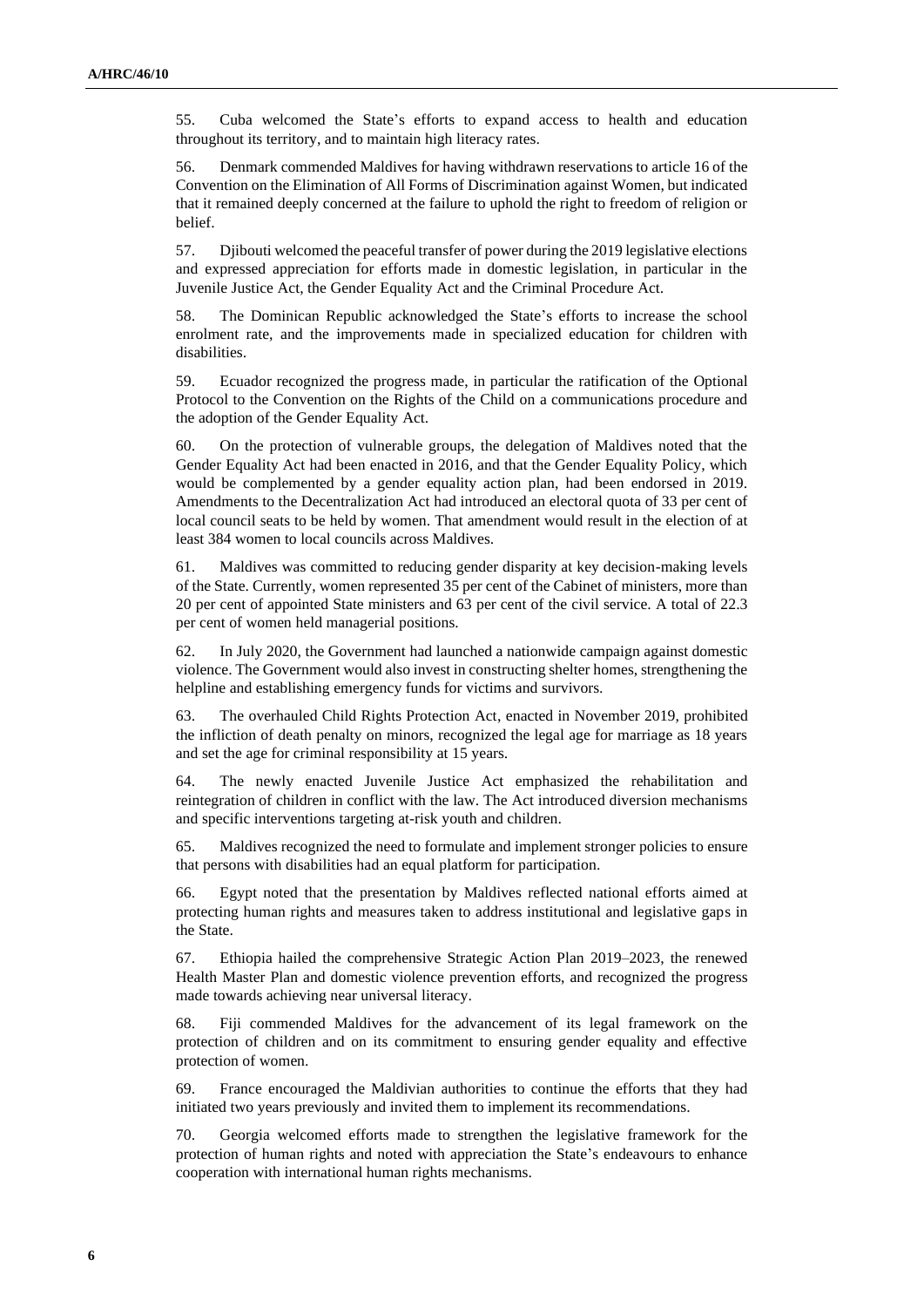71. Germany hailed efforts to further develop and fortify the democratization process and to acknowledge the need to tackle religious radicalization, but indicated that it remained concerned about recent developments, particularly with regard to civil society space.

72. Greece recognized the progress achieved since the previous review, such as the adoption and implementation of the Strategic Action Plan 2019–2023 and the promulgation of the Gender Equality Act.

73. Guyana applauded the enactment of the Gender Equality Act, which for the first time provided the legal framework needed to address both gender-based discrimination and gender-based violence.

74. Haiti recognized the will of Maldives to respect its commitments under the universal periodic review despite the ongoing COVID-19 pandemic.

75. The Holy See recognized the progress made since the previous review on combating corruption and impunity, in particular through efforts to strengthen the judicial system.

76. Honduras welcomed the progress and results achieved on the implementation of recommendations from previous reviews, particularly the considerable efforts made to combat acts of torture in places of detention.

77. Iceland welcomed the national report and the steps outlined therein, and expressed hope that they would continue.

78. India expressed appreciation for the efforts that Maldives had made to restore the rule of law and democratic values by promoting and protecting human rights and by strengthening the State's governance system.

79. Indonesia welcomed efforts to ensure the success of the democratic transition, particularly through the introduction of legislation to protect fundamental rights and the enactment of a zero-tolerance policy on corruption.

80. The Islamic Republic of Iran strongly encouraged Maldives to take effective measures to promote and protect human rights, in accordance with its commitments and obligations.

81. Iraq expressed appreciation for the efforts made in the establishment of the rule of law, including the adoption of the Criminal Procedure Act. It welcomed the steps taken to reform the judiciary, and the commitments to combating violent extremism.

82. Ireland expressed concern about reported impunity for violent acts against non-Muslims and non-believers and the criminalization of apostasy and blasphemy, urging full respect for freedom of religion or belief for all.

83. Italy welcomed the abolition of both the death penalty and corporal punishment against minors and expressed appreciation for the progress achieved in ensuring the impartiality and independence of the judiciary.

84. Japan commended Maldives for the measures taken to protect and promote the rights of women and children, including the domestic violence prevention plan and the establishment of the Child Rights Protection Council.

85. Jordan commended Maldives for the consultative process followed in the preparation of the national report, which had included consultations with the Human Rights Commission of Maldives and civil society. It noted the launch of a comprehensive national plan and the revision of deficiencies in legislation.

86. On freedom of expression and association, the delegation of Maldives stressed that the Government was committed to independent journalism and was fully committed to providing the maximum space, as provided for in the Constitution, to exercise the rights to freedom of expression, association and assembly.

87. Civil society and non-profit organizations were an integral part of the development in Maldives. The Government had considered the recommendations of civil society on different platforms, including in the formulation of the Government's Strategic Action Plan 2019– 2023. An overhauled bill on associations had been submitted to the parliament.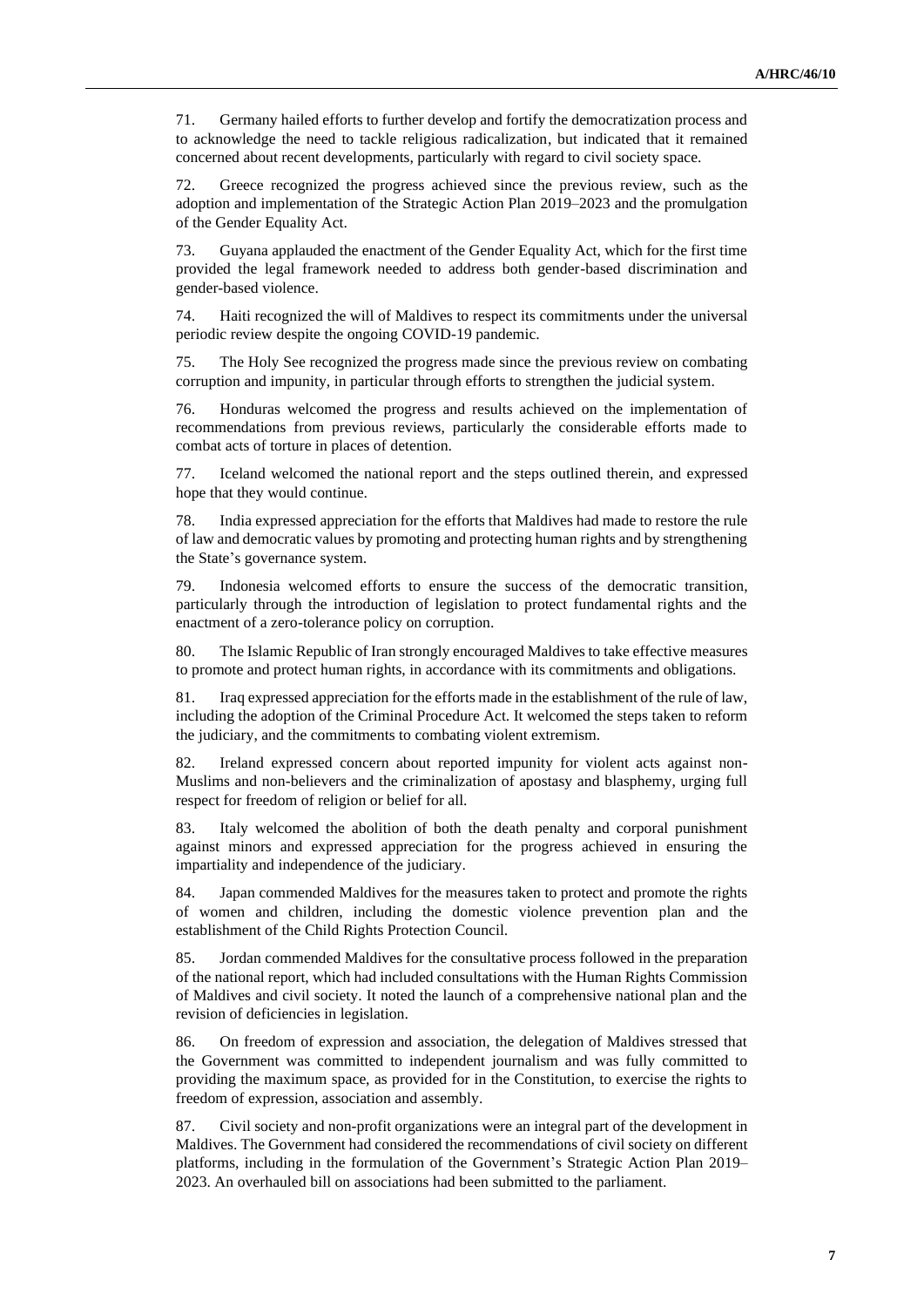88. The Government was committed to ensuring that Maldivians were able to enjoy every aspect of life and exercise their rights without fear of reprisal.

89. The Maldives Police Service continued to be vigilant in countering threats of harm, both in person and through online platforms, towards human rights advocates and journalists. To strengthen the governance of the Maldives Police Service, a bill focusing on police accountability and democratic policing had been formulated.

90. The Maldives Police Service had established the Maldives Women in Policing Network, with the aim of providing more opportunities for women officers. Human rights had been incorporated into the training of police officers. Work was also under way to devise a holistic competency framework for police officers.

91. Kazakhstan welcomed the State's engagement with the international human rights system and the extension of a standing invitation to the special procedure mandate holders.

92. Kuwait praised the efforts made to promote human rights, particularly through the Strategic Action Plan 2019–2023, which was in the process of being implemented despite the challenges posed by the COVID-19 pandemic.

93. Kyrgyzstan welcomed the efforts made to strengthen legal frameworks to ensure women's empowerment and the adoption of the Gender Equality Act to actively promote the engagement of women in society.

94. Latvia welcomed the extension of a standing invitation to the special procedure mandate holders and encouraged further efforts to fulfil human rights obligations.

95. Libya expressed appreciation for the activities carried out by the Human Rights Commission and the establishment of human rights advisory centres since 2012.

96. Luxembourg made recommendations.

97. Malaysia commended Maldives for the adoption of the Gender Equality Act, the measures taken to assist youth in venturing into the micro-, small and medium-sized enterprises sector, and the establishment of the SME Development Finance Corporation to encourage the participation of women in business.

98. Malta welcomed the ratification of the Optional Protocol to the Convention on the Rights of the Child on a communications procedure and the adoption of the Gender Equality Act.

99. The Marshall Islands commended Maldives for the launch of the Climate-Smart Resilient Islands Initiative and for efforts made to investigate past attacks on journalists. It noted that more should be done to uphold freedom of expression and to combat hate speech.

100. Mauritania welcomed the reforms in education and health care, and efforts made to ensure climate change resilience and to mitigate the effects of climate change.

101. Mauritius commended Maldives for its bill on climate change, aimed at building resilience.

102. Mexico welcomed the progress made in the field of human rights, particularly the adoption of the Juvenile Justice Act.

103. Montenegro reiterated its call for Maldives to consider ratifying the Second Optional Protocol to the International Covenant on Civil and Political Rights, aiming at the abolition of the death penalty. It expressed concern about the findings of the United Nations mechanisms regarding violence against women.

104. Morocco welcomed the National Human Rights Framework, which identified 14 outcome areas for the promotion, protection and fulfilment of fundamental rights. It expressed support for the large-scale social housing project being conducted across the State.

105. Myanmar, while noting some improvements, indicated that it remained concerned about respect for freedom to practise faith and freedom of belief in Maldives.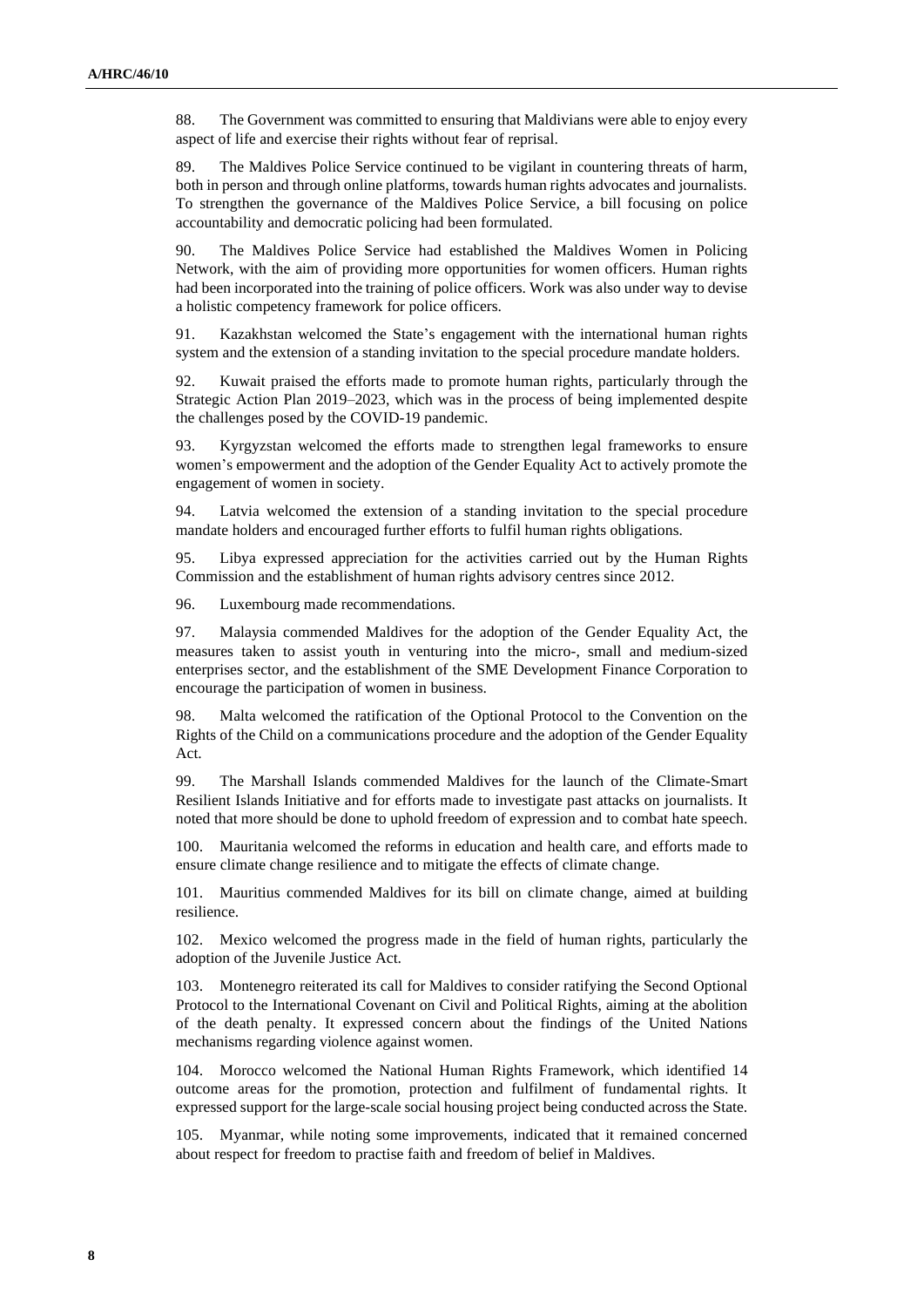106. Namibia commended Maldives for the measures taken to promote transparency and accountability and to combat corruption. It noted with satisfaction that the death penalty had not been applied for more than six and a half decades.

107. Nepal commended Maldives for its efforts aimed at implementing the Gender Equality Act, formulating the Strategic Action Plan 2019–2023 to implement Sustainable Development Goals, building climate-resilient infrastructure and developing a national strategic framework to mobilize international climate finance.

108. The Netherlands commended Maldives for the constitutional reforms undertaken and for the adoption of the Gender Equality Act. It noted that challenges remained, such as sexual and gender-based violence and respect for freedom of expression and freedom of religion.

109. New Zealand commended Maldives for having successfully hosted free and fair democratic elections in 2019 and for its progress in strengthening its judiciary.

110. The Niger commended Maldives for having honoured 83 per cent of its commitments under the 100-Day Acton Plan. It encouraged Maldives to implement its comprehensive Strategic Action Plan 2019–2023.

111. The delegation of Maldives noted that tackling the issues of migrant workers and trafficking in persons was a national priority. The Government was committed to identifying the root causes and consolidating efforts to address the issues prevalent within the system.

112. A national task force on issues related to migrant workers had been established, and a nationwide regularization programme had been initiated in early 2019.

113. While accession to the International Convention on the Protection of the Rights of All Migrant Workers and Members of Their Families currently represented a challenge, Maldives was committed to the provision of fundamental rights and basic necessities to all migrant workers.

114. Efforts to combat trafficking in persons were led by a multisectoral national steering committee, whose work the Government had successfully relaunched. A national action plan had come into effect on 30 March 2020, aimed at accelerating the elimination of trafficking in persons in Maldives.

115. Nigeria noted with appreciation efforts made towards reform of the justice sector and the empowerment of women. It commended the Government for the measure taken with a view to combating trafficking in persons and protecting the rights of victims and the rights of migrants.

116. Oman reviewed the national report and the participatory methodology used, which highlighted an interest in promoting and protecting human rights, in particular concerning the Strategic Action Plan 2019–2023.

Pakistan noted the legislative and administrative measures taken to strengthen national capacity on human rights, including strengthening the Human Rights Commission of Maldives, reviving the economic sector, ensuring social protection and enhancing access to education and health facilities.

Panama welcomed the efforts made by Maldives to promote gender equality, climate change resilience and good governance through the comprehensive Strategic Action Plan 2019–2023.

119. Peru made recommendations.

120. The Philippines commended Maldives for the adoption of laws aimed at strengthening human rights promotion and protection, and acknowledged the efforts made towards achieving inclusive, sustainable and decentralized development.

121. Portugal welcomed the approval of the Gender Equality Act and the recent withdrawal of some reservations to the Convention on the Elimination of All Forms of Discrimination against Women.

122. Romania encouraged Maldives to fulfil its commitments to strengthening of the rule of law, judicial reform, independent institutions, and the promotion of gender equality. It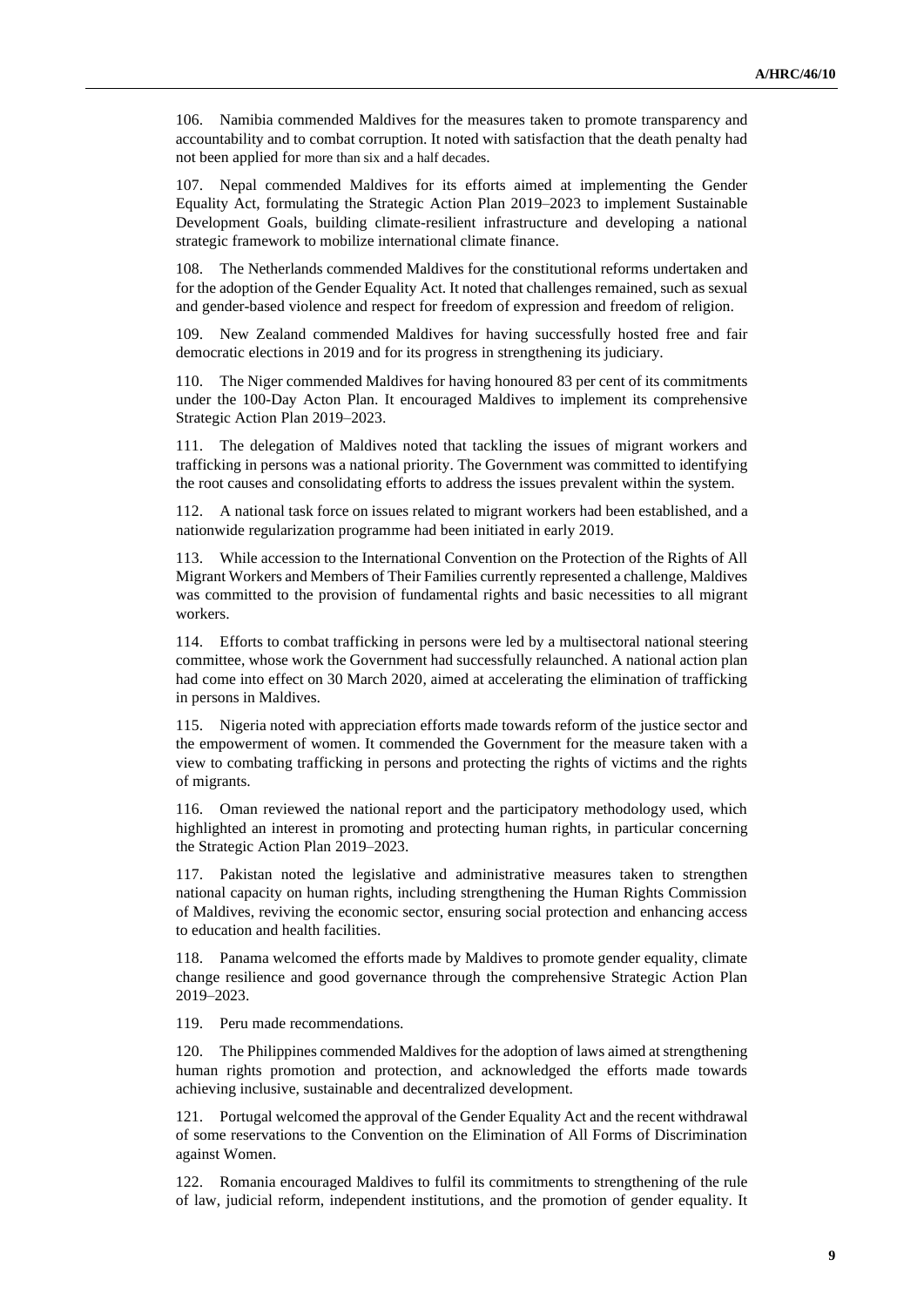noted that, despite progressive bills, the implementation of child protection legislation remained a challenge.

123. The Russian Federation noted with satisfaction the progress achieved on human rights, especially the implementation of the recommendations from the second review cycle, the efforts made to improve the judiciary, and the measures aimed at increasing the protection of children and ensuring gender equality.

124. Saudi Arabia welcomed the positive engagement of Maldives with the international human rights mechanisms and the measures taken, including the development of a national human rights framework and the legislative amendments to guarantee human rights.

125. Senegal commended Maldives for the implementation of the recommendations accepted from the second review cycle, including the adoption of a law on transitional justice and the formulation of a national action plan to combat trafficking in persons.

126. Sierra Leone welcomed the measures taken to address the COVID-19 pandemic, including reprioritizing the Strategic Action Plan 2019–2023 to adapt and determine socioeconomic policies. It called on the international community to assist Maldives in its efforts on climate resilience.

127. Singapore commended Maldives for its efforts to protect the rights of vulnerable groups, including during the COVID-19 pandemic, through initiatives to improve the delivery of social services, prevent domestic violence and ensure the protection of children's rights.

128. Slovenia welcomed the steps taken to advance women's rights, but indicated that it remained concerned about the staggering lack of implementation of legislation and about the levels of impunity for perpetrators of gender-based violence and sexual assault.

129. Somalia commended Maldives for having enacted the Gender Equality Act, in August 2016. It acknowledged the challenges that Maldives faced, such as the rising sea levels due to global warming, and trafficking in persons in the context of tourism.

South Sudan expressed appreciation for the efforts made by Maldives to improve the human rights situation in the State.

131. Togo commended Maldives for the progress made in the protection of human rights since the previous review. It welcomed the vast institutional, legislative and structural reforms, which reflected a strong political will to strengthen the rule of law in the State.

132. In its concluding remarks, the delegation stated that Maldives fully took note of the recommendations, comments and concerns expressed during its review. The Government would give maximum consideration to the recommendations. The President had endorsed the establishment of a national mechanism for reporting and follow-up, with a view to ensuring coherence in the formulation of national reports and timely and systematic follow-up on the progress of implementation.

### **II. Conclusions and/or recommendations**

133. **The following recommendations will be examined by Maldives, which will provide responses in due time, but no later than the forty-sixth session of the Human Rights Council:**

133.1 **Ratify the Second Optional Protocol to the International Covenant on Civil and Political Rights, aiming at the abolition of the death penalty (Armenia) (Chile) (France) (Spain);**

133.2 **Finalize the process of ratification of the International Convention for the Protection of All Persons from Enforced Disappearance (Ukraine);**

133.3 **Consider ratifying the Second Optional Protocol to the International Covenant on Civil and Political Rights, aiming at the abolition of the death penalty (Ukraine);**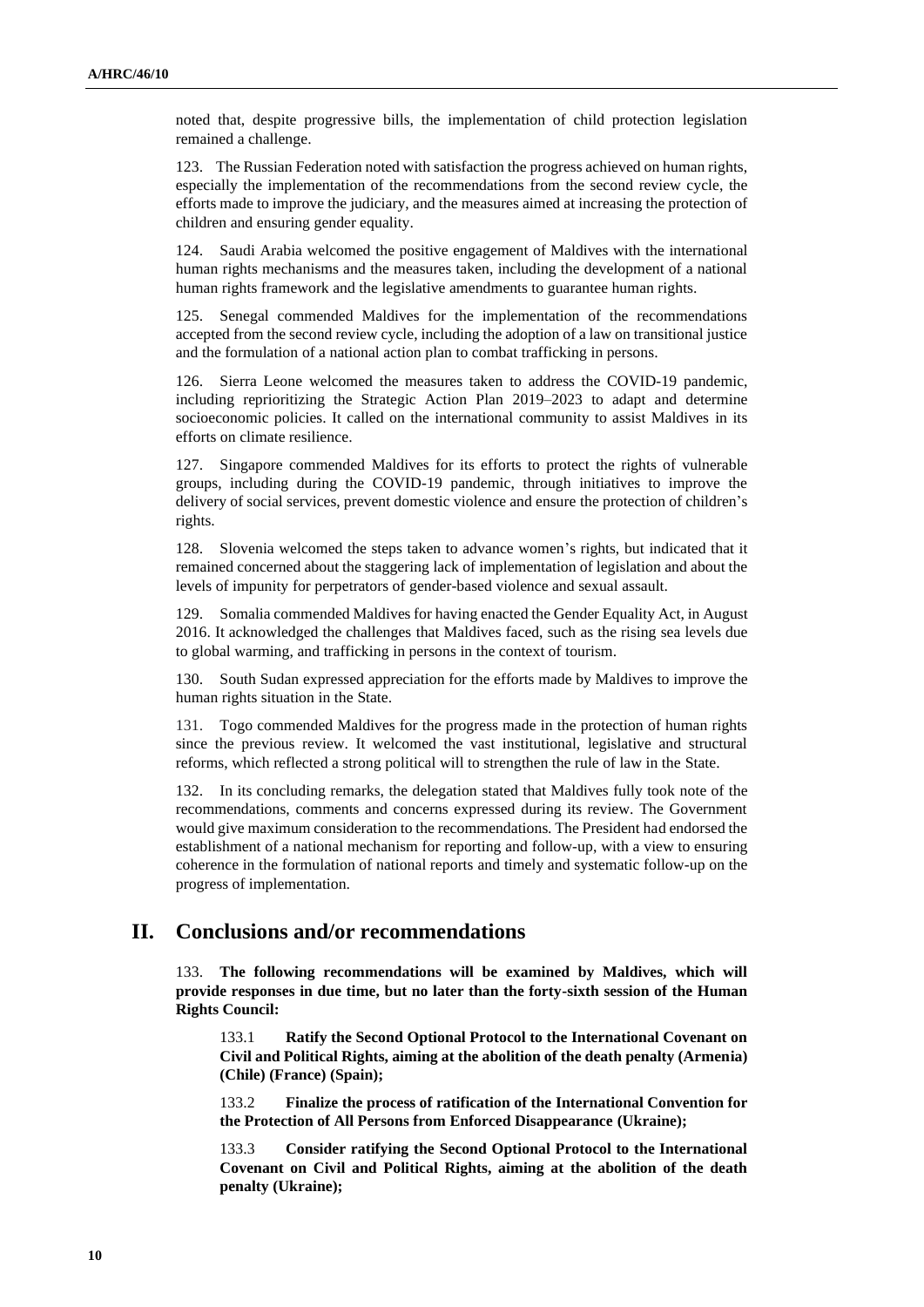133.4 **Accede to and implement the 1954 Convention relating to the Status of Stateless Persons, the 1961 Convention on the Reduction of Statelessness, and the 1951 Convention relating to the Status of Refugees and its 1967 Protocol (Vanuatu);**

133.5 **Ratify the Optional Protocol to the Convention on the Rights of Persons with Disabilities (Afghanistan);**

133.6 **Consider ratifying the International Convention on the Protection of the Rights of All Migrant Workers and Members of Their Families (Sri Lanka);**

133.7 **Consider the possibility of ratifying the International Convention for the Protection of All Persons from Enforced Disappearance, as well as acceding to other fundamental international human rights instruments to which it is not yet a party (Argentina);**

133.8 **Ratify the International Convention for the Protection of All Persons from Enforced Disappearance (Armenia);**

133.9 **Ratify the Optional Protocol to the International Covenant on Economic, Social and Cultural Rights (Armenia);**

133.10 **Consider ratifying the Protocol to Prevent, Suppress and Punish Trafficking in Persons, Especially Women and Children (Ecuador);**

133.11 **Ratify the International Convention for the Protection of All Persons from Enforced Disappearance and the Optional Protocol to the International Covenant on Economic, Social and Cultural Rights (France);**

133.12 **Ratify the Second Optional Protocol to the International Covenant on Civil and Political Rights, aiming at the abolition of the death penalty, and the International Convention for the Protection of All Persons from Enforced Disappearance (Germany);**

133.13 **Sign and ratify the International Convention on the Protection of the Rights of All Migrant Workers and Members of Their Families (Honduras);**

133.14 **Sign and ratify the Second Optional Protocol to the International Covenant on Civil and Political Rights, aiming at the abolition of the death penalty (Honduras);**

133.15 **Sign and ratify the Optional Protocol to the Convention on the Rights of Persons with Disabilities (Honduras);**

133.16 **Consider acceding to the International Convention on the Protection of the Rights of All Migrant Workers and Members of Their Families(Indonesia);**

133.17 **Consider ratifying the Second Optional Protocol to the International Covenant on Civil and Political Rights, aiming at the abolition of the death penalty (Latvia);**

133.18 **Ratify the Convention on the Rights of Persons with Disabilities (Mauritius);**

133.19 **Ratify the core human rights instruments to which Maldives is not yet a party (Montenegro);**

133.20 **Ratify the International Convention on the Protection of the Rights of All Migrant Workers and Members of Their Families and the International Convention for the Protection of All Persons from Enforced Disappearance (Morocco);**

133.21 **Accede to the Second Optional Protocol to the International Covenant on Civil and Political Rights, aiming at the abolition of the death penalty (Namibia);**

133.22 **Ratify the International Convention for the Protection of All Persons from Enforced Disappearance, which Maldives signed in February 2007 (Niger);**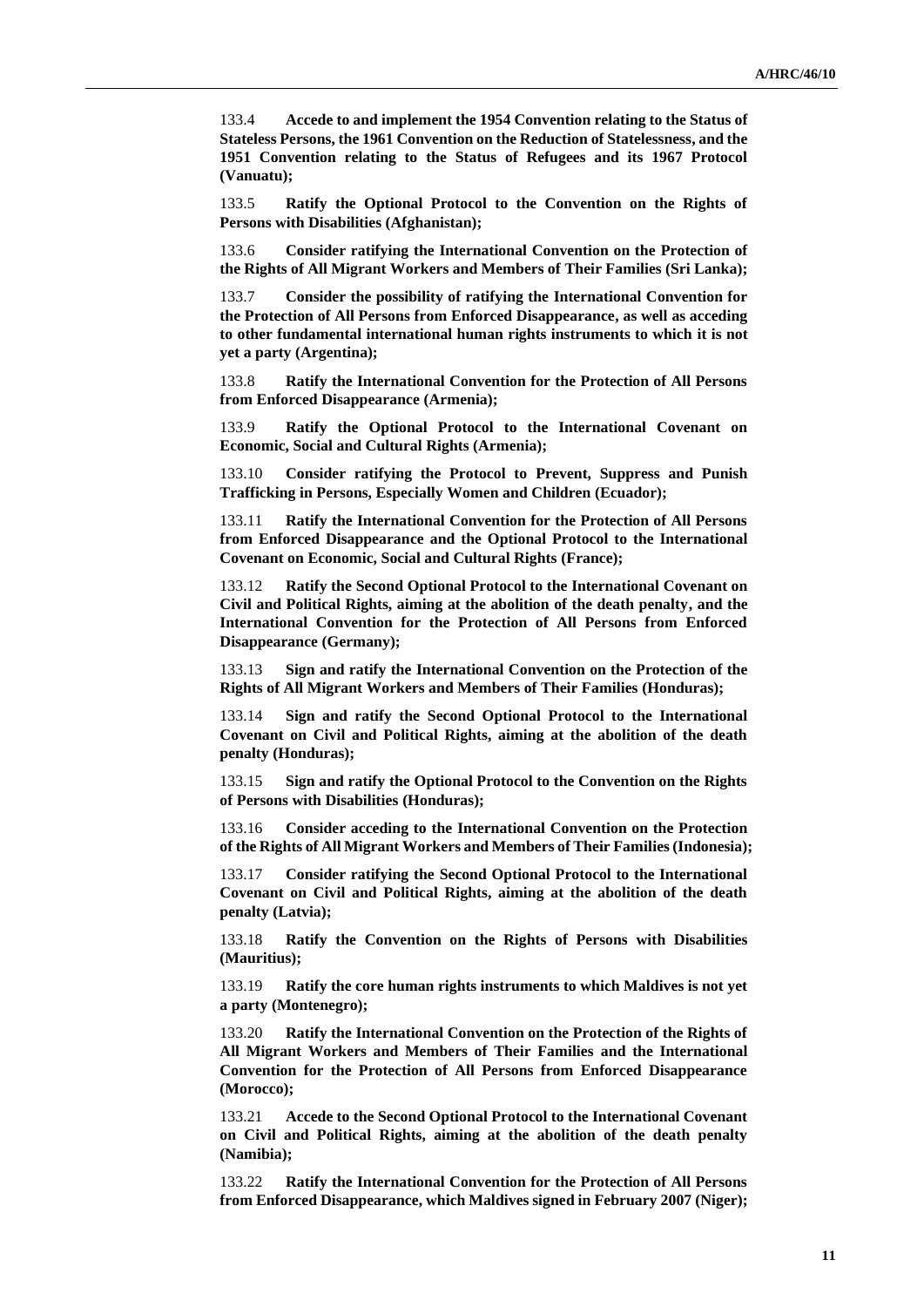133.23 **Accede to the International Convention on the Protection of the Rights of All Migrant Workers and Members of Their Families (Niger);**

133.24 **Ratify the International Convention for the Protection of All Persons from Enforced Disappearance and the Second Optional Protocol to the International Covenant on Civil and Political Rights, aiming at the abolition of the death penalty (Panama);**

133.25 **Consider ratifying the International Convention on the Protection of the Rights of All Migrant Workers and Members of Their Families (Philippines);**

133.26 **Consider ratifying the International Labour Organization (ILO) Domestic Workers Convention, 2011 (No. 189) (Philippines);**

133.27 **Ratify the ILO Domestic Workers Convention, 2011 (No. 189), as it has already committed to doing (Portugal);**

133.28 **Accede to the International Convention on the Protection of the Rights of All Migrant Workers and Members of Their Families (Sierra Leone);**

133.29 **Accede to and implement the 1954 Convention relating to the Status of Stateless Persons, the 1961 Convention on the Reduction of Statelessness, and the 1951 Convention relating to the Status of Refugees and its 1967 Protocol (South Sudan);**

133.30 **Reconsider its reservations to the International Covenant on Civil and Political Rights (on article 18 – freedom of thought, conscience and religion) and the Convention on the Rights of the Child (on all clauses related to adoption and on article 14.1 – freedom of thought, conscience and religion) (Vanuatu);**

133.31 **Withdraw reservations to article 18 of the International Covenant on Civil and Political Rights and cease to restrict the freedom to hold a religion or belief of one's choice (Austria);**

133.32 **Withdraw all reservations to article 16 of the Convention on the Elimination of All Forms of Discrimination against Women before the Convention's forty-fifth anniversary, in 2024 (Canada);**

133.33 **Withdraw the reservation to article 18 of the International Covenant on Civil and Political Rights (Denmark);**

133.34 **Consider lifting reservations to the Convention on the Elimination of All Forms of Discrimination against Women (Tunisia);**

133.35 **Lift the remaining reservations to the Convention on the Elimination of All Forms of Discrimination against Women (Portugal);**

133.36 **Adopt an open, merit-based process when selecting national candidates for United Nations treaty body elections (United Kingdom of Great Britain and Northern Ireland);**

133.37 **Make additional efforts to ensure that legislation respects the provisions of the Convention on the Elimination of All Forms of Discrimination against Women (Spain);**

133.38 **Strengthen the Human Rights Commission of Maldives to ensure that it obtains A status (Ukraine);**

133.39 **Continue to implement the Strategic Action Plan for the period 2019– 2023, taking into consideration the relevant goals of the United Nations 2030 Sustainable Development Goals (United Arab Emirates);**

133.40 **Strengthen existing national legislation to ensure that all modern slavery crimes are fully criminalized in line with international conventions, including human trafficking, slavery as a stand-alone offence, child prostitution, forced marriage, and the involvement of children in armed conflict (United Kingdom of Great Britain and Northern Ireland);**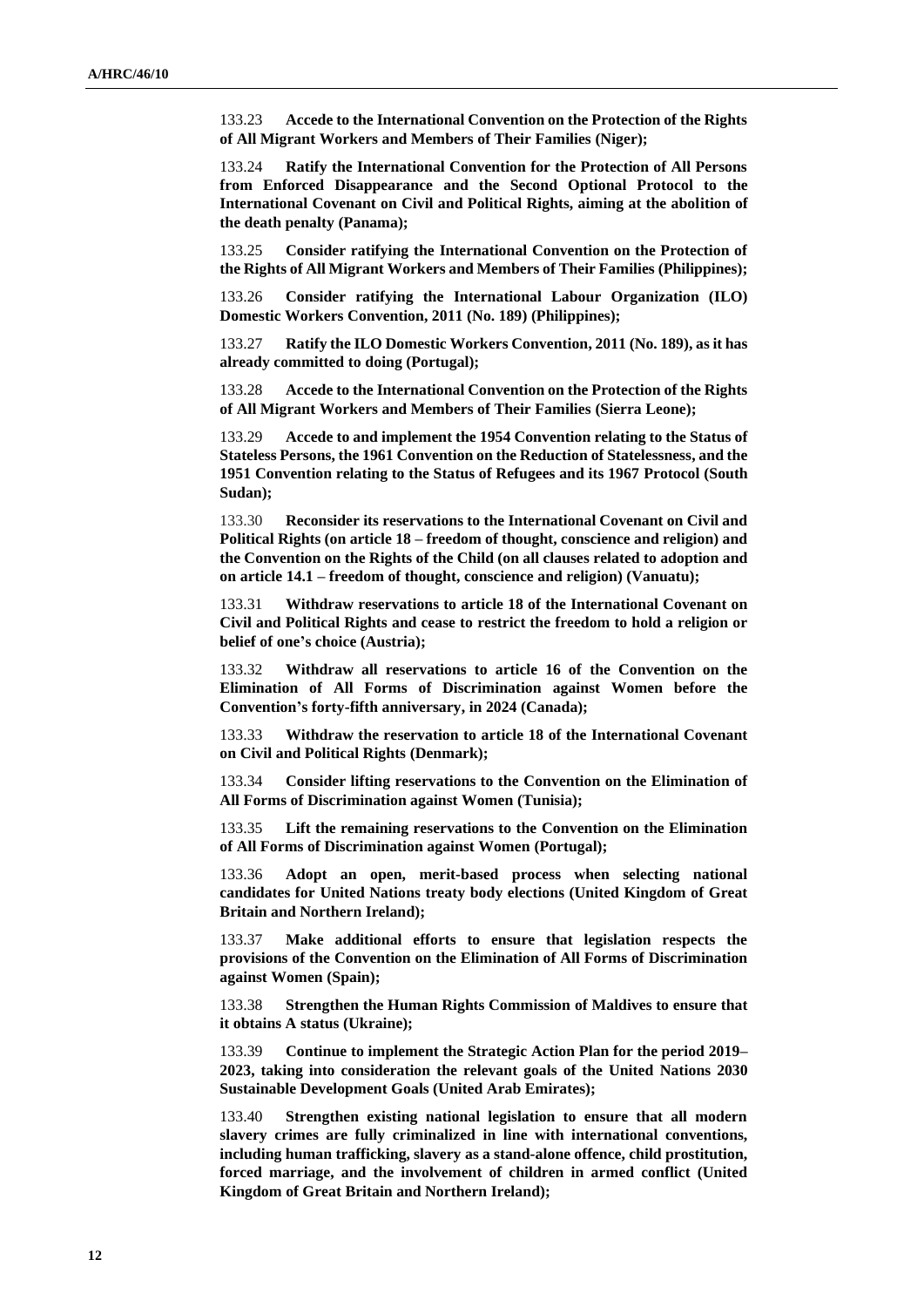133.41 **Increase the resources of the Human Rights Commission of Maldives (Albania);**

133.42 **Strengthen the independence, accountability and functioning of the Human Rights Commission of Maldives, including with adequate funding and staffing in full compliance with the principles relating to the status of national institutions for the promotion and protection of human rights (the Paris Principles) (Australia);**

133.43 **Accelerate efforts towards the establishment of a national mechanism for implementation, reporting and follow-up as a standing government structure mandated to coordinate reporting to, as well as follow-up to and implementation of recommendations made by, international human rights bodies and mechanisms (Bahamas);**

133.44 **Continue to strengthen the role of its national mechanisms and institutions for the promotion and protection of human rights in the country (Bangladesh);**

133.45 **Adopt specific legislation to criminalize marital rape without any exemptions and undertake legislative reforms to prevent domestic violence against women (Germany);**

133.46 **Continue efforts towards the full implementation of its obligations under the Convention on the Elimination of All Forms of Discrimination against Women (Greece);**

133.47 **Strengthen already existing legislation aimed at reducing human trafficking and sexual tourism, providing particular protection for children and migrants (Holy See);**

133.48 **Implement concrete measures to combat trafficking in persons through the adoption of relevant national legislation (Islamic Republic of Iran);**

133.49 **Ensure the effective implementation of the Domestic Violence Prevention Act, including by allocating adequate resources for the implementation of the national strategy (Japan);**

133.50 **Continue with the same approach to serving human rights issues (Kuwait);**

133.51 **Strengthen further the legal frameworks related to the protection of women, children, persons with disabilities and other vulnerable groups (Kyrgyzstan);**

133.52 **Fulfil its pledges within the framework of its strategic action plans in line with the Sustainable Development Goals and human rights mechanisms (Libya);**

133.53 **Encourage the full implementation of the Maldives Domestic Violence Prevention National Action Plan (Malta);**

133.54 **Allocate adequate human and financial resources to update the 2012 Domestic Violence Prevention Act (Marshall Islands);**

133.55 **Adapt articles 9 and 19 of the Constitution so that it protects the right to freedom of religion or belief in accordance with the Universal Declaration of Human Rights (Netherlands);**

133.56 **Sustain efforts for the effective implementation of the national human rights framework (Pakistan);**

133.57 **Introduce legislative measures to prevent and eliminate all forms of religious intolerance and discrimination on the basis of religion or belief and effectively address hate speech on the Internet (Panama);**

133.58 **Consider eliminating all legal provisions that limit freedom of thought, conscience and religion (Peru);**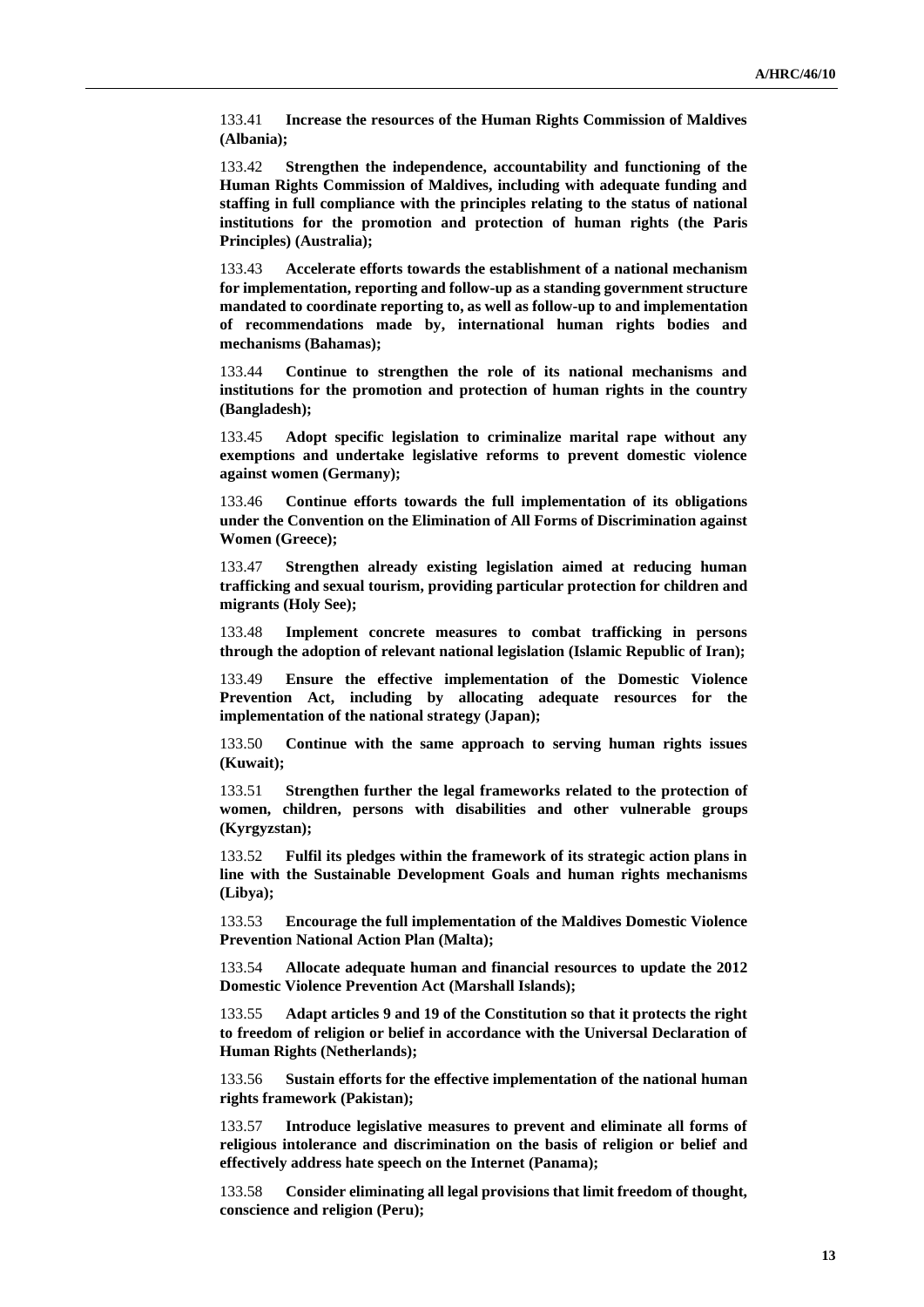133.59 **Continue to strengthen the legal framework pertaining to the protection of children (Romania);**

133.60 **Continue its efforts to create a national mechanism for implementation, reporting and follow-up regarding the fulfilment of its international human rights obligations (Saudi Arabia);**

133.61 **Make additional effortsto adopt a national plan to prevent and combat violent extremism (Saudi Arabia);**

133.62 **Provide the Human Rights Commission of Maldives with the necessary human and financial resources in compliance with the Paris Principles (Senegal);**

133.63 **Strengthen the national human rights protection system (Somalia);**

133.64 **Allocate sufficient funds for the Human Rights Commission of Maldives to fulfil its mandates (Somalia);**

133.65 **Redouble efforts in the working process to bring about the changes envisaged in the new Constitution within the existing and long-entrenched structural and normative constraints (South Sudan);**

133.66 **Guarantee full and equal enjoyment of human rights for lesbian, gay, bisexual, transgender and intersex persons by repealing the norms that penalize and stigmatize them (Argentina);**

133.67 **Repeal the laws that criminalize consensual same-sex relationships and immediately reinstate the moratorium on the arbitrary arrest and detention of persons based on their sexual orientation (real or perceived), gender identity or expression (Chile);**

133.68 **Pursue the policy of eliminating inequalities between men and women by taking effective measures aimed at increasing the participation of women in political and public life (Djibouti);**

133.69 **Decriminalize consensual sexual relations between adults of the same sex and expand its anti-discrimination legislation to include a prohibition of discrimination on the basis of sexual orientation or gender identity (Iceland);**

133.70 **Ensure full protection of the rights of lesbian, gay, bisexual, transgender and intersex persons without discrimination (Italy);**

133.71 **Continue its work towards the effective implementation of measures to ensure gender equality (Kyrgyzstan);**

133.72 **Uphold its international human rights obligations, especially as regards equal rights for all citizens (Mauritius);**

133.73 **Repeal all the provisions that discriminate and stigmatize persons on the basis of their gender identity or sexual orientation and guarantee their full enjoyment of their rights (Mexico);**

133.74 **Decriminalize consensual same-sex relationships between adults, and take action to prevent discrimination based on sexual orientation or gender identity (New Zealand);**

133.75 **Remove from Maldivian law all provisions that discriminate on the basis of religion, namely those regarding citizenship, and accede to the United Nations conventions on statelessness (Portugal);**

133.76 **Substantively revise discriminatory legislation, particularly all provisions that discriminate on the basis of religion, and safeguard the rights to freedom of opinion and expression as required under international law (Sierra Leone);**

133.77 **Redouble efforts to combat discriminatory stereotypes and promote the values of fundamental equality between women and men throughout society,**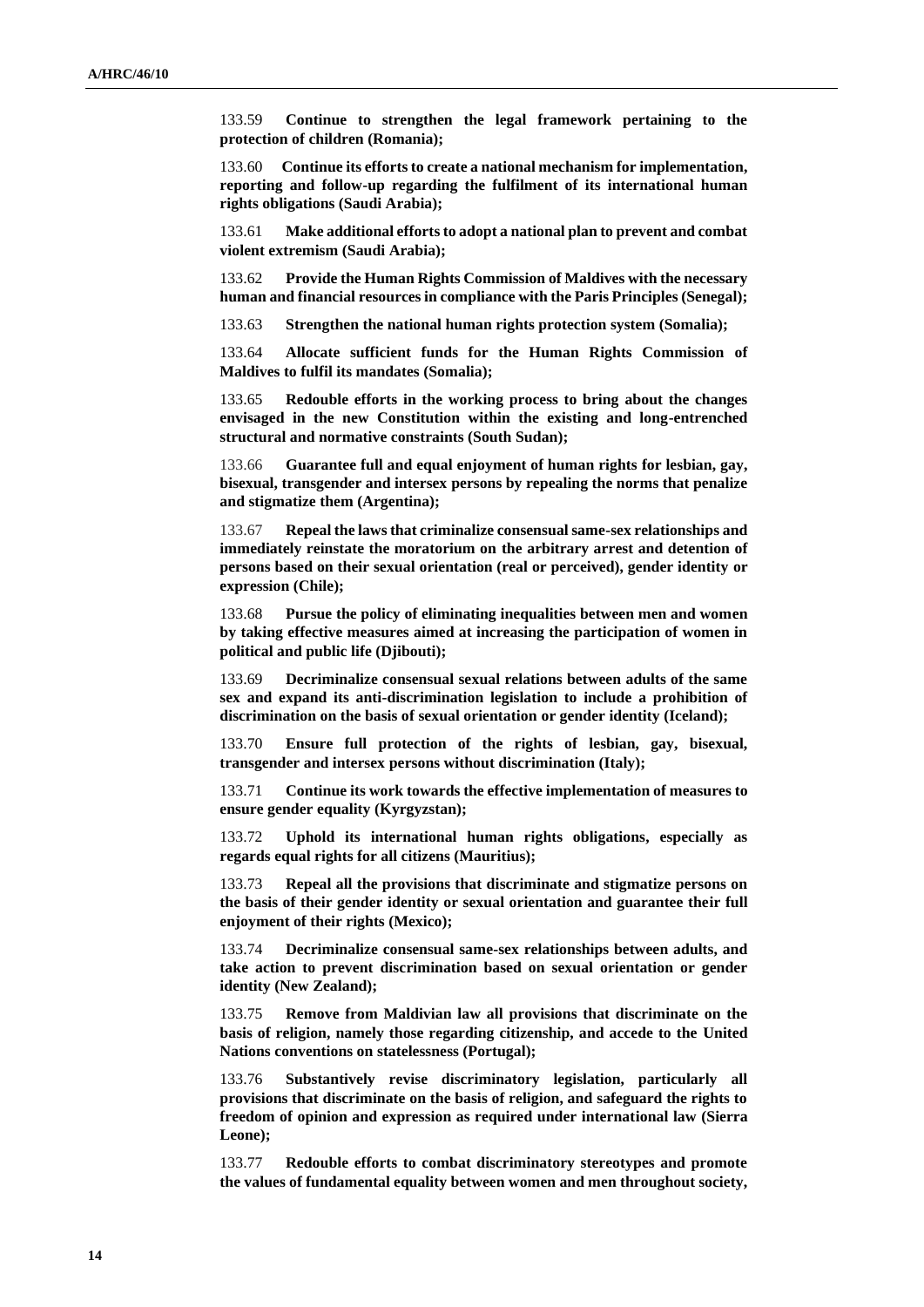**in particular through awareness-raising campaigns and the adoption of measures of positive discrimination to promote gender equality (Togo);**

133.78 **Further enhance awareness-raising activities on the impact of climate change on the full enjoyment of human rights (Viet Nam);**

133.79 **Continue efforts to protect the environment and achieve the Sustainable Development Goals (Bahrain);**

133.80 **Continue to adopt effective adaptation measures and work with the international community to fight climate change in keeping with human rights imperatives (Bangladesh);**

133.81 **Continue to promote sustainable economic and social development, and improve the living standards of its people so as to provide a solid basis for the enjoyment of all human rights (China);**

133.82 **Continue to implement, from an inclusive perspective, the measures and plans provided for in the Climate-Smart Resilient Islands Initiative, in order to combat climate change and strengthen the resilience of its communities (Dominican Republic);**

133.83 **Ensure a gender approach and consider the needs of persons with disabilities in the adoption of regulatory frameworks, programmes and policies related to climate change and disaster management (Ecuador);**

133.84 **Ensure that women (especially in rural areas), children, persons with disabilities and indigenous and local communities are meaningfully engaged in the development and implementation of frameworks on climate change and disaster risk reduction (Fiji);**

133.85 **Ensure that the current climate change bill promotes climate resilience and sustainable economic development, in follow-up to the recommendations in paragraphs 141.127 and 141.128 of the report of the Working Group from the second cycle (A/HRC/30/8), accepted by Maldives (Haiti);**

133.86 **Further enhance transparency and accountability in environmental protection, marine life and ecosystems, including through bilateral, regional and international cooperation to abolish human trafficking, slavery and other human rights abuses in the fisheries sector (Indonesia);**

133.87 **Set national plans aimed at improving the environment and combating climate change (Iraq);**

133.88 **Intensify efforts to enhance climate resilience and implement multisectoral and sustainable solutions to mitigate damage to ecosystems (Jordan);**

133.89 **Adopt and implement human rights-consistent disaster risk reduction measures that ensure protection for people from foreseeable and unavoidable impacts of climate crisis (Kazakhstan);**

133.90 **Promote the implementation of the Guiding Principles on Business and Human Rights, especially among the tourism-related enterprises, to ensure the promotion and protection of human rights in the business sector (Thailand);**

133.91 **Continue the efforts made to further develop the human rights system within the framework of the Strategic Action Plan for the period 2019–2023, and in line with the 2030 Sustainable Development Goals (Tunisia);**

133.92 **Impose an official moratorium on the death penalty, with a view to its abolition (Albania);**

133.93 **Strengthen the implementation of the Prevention of Human Trafficking Act (Sri Lanka);**

133.94 **Maintain the moratorium on the death penalty and consider the possibility of commuting all remaining death sentences, and look into the**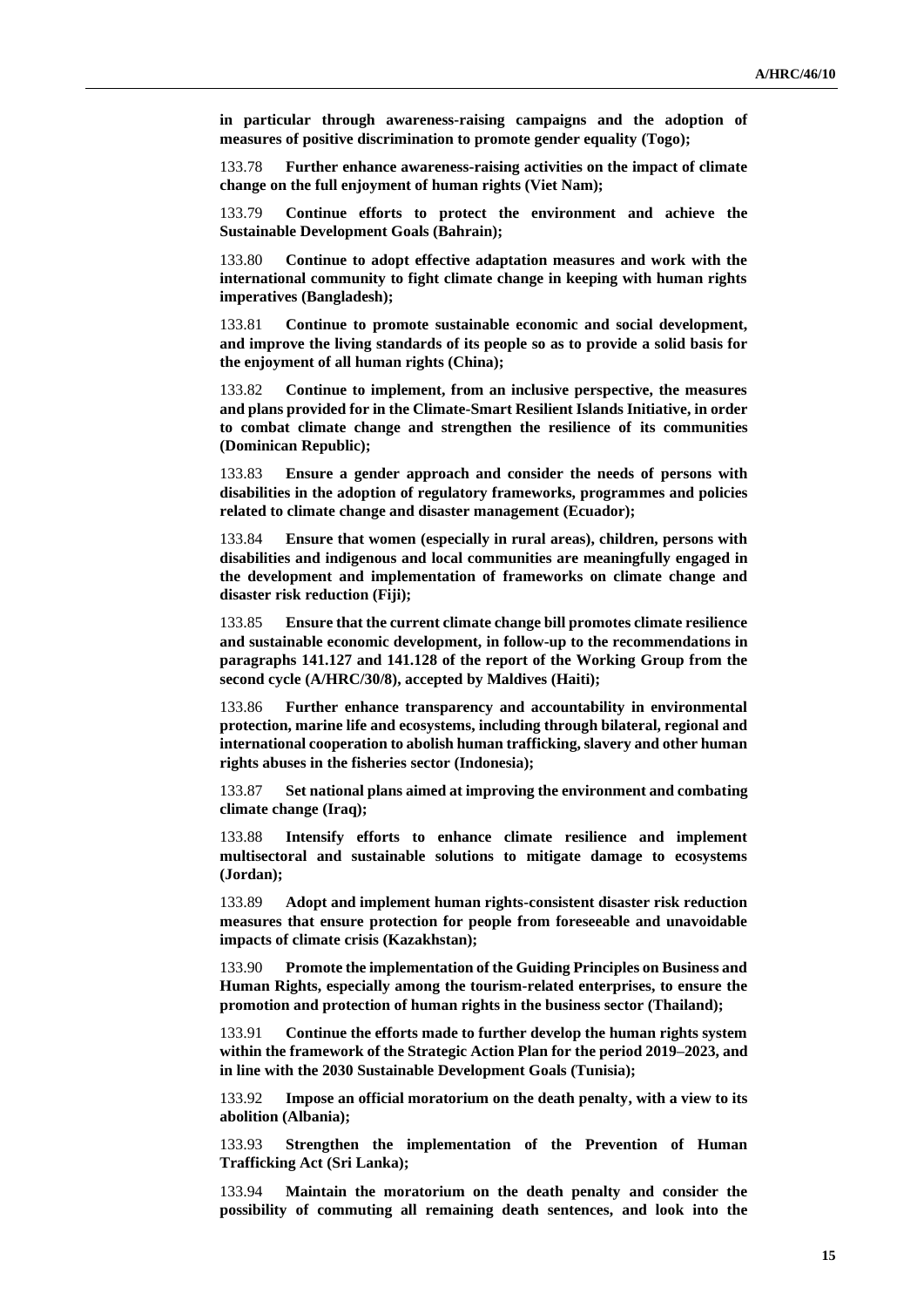**possibility of amending its legislation in order to abolish the death penalty for all crimes (Argentina);**

133.95 **Maintain its moratorium on executions, amend legislation to remove the death penalty for any crime and accede to the Second Optional Protocol to the International Covenant on Civil and Political Rights, aiming at the abolition of the death penalty (Australia);**

133.96 **Maintain the moratorium on the application of the death penalty (Belgium);**

133.97 **Consider abolishing the death penalty (Fiji);**

133.98 **Improve detention conditions (France);** 

133.99 **Continue with and further intensify measures aimed at combating human trafficking (Georgia);**

133.100 **Allocate sufficient resources to improve the conditions of detention towards full implementation of the United Nations Standard Minimum Rules for the Treatment of Prisoners (the Nelson Mandela Rules) (Greece);**

133.101 **Consider extending the moratorium on the application of the death penalty, with a view to its permanent abolition (Holy See);**

133.102 **Impose an official moratorium on executions with a view to abolishing the death penalty (Switzerland);**

133.103 **Fully abolish the death penalty and ratify the Second Optional Protocol to the International Covenant on Civil and Political Rights, aiming at the abolition of the death penalty (Iceland);**

133.104 **Strengthen efforts aimed at combating trafficking in persons, especially children and women (Iraq);**

133.105 **Adopt a formal moratorium on the death penalty while moving towards the abolition of the death penalty for all crimes (Ireland);**

133.106 **Introduce a de jure moratorium on executions with a view to fully abolishing the death penalty, and ratify the Second Optional Protocol to the International Covenant on Civil and Political Rights, aiming at the abolition of the death penalty (Italy);**

133.107 **Retain the moratorium on the death penalty in all circumstances, in particular for juvenile offenders, and work towards the complete abolition of the death penalty (Latvia);**

133.108 **Continue the moratorium on the application of death penalty with a view to its abolition for all offences (Luxembourg);**

133.109 **Abolish the death penalty (Marshall Islands);**

133.110 **Continue its measures to enhance the hotline services for victims of trafficking and exploitation, and ensure that shelters and services for victims are easily accessible (Myanmar);**

133.111 **Ensure that the sentences of persons who remain under sentence of death are commuted without delay (Namibia);**

133.112 **Continue the de facto moratorium on the death penalty and consider steps towards its legal abolition (Nepal);**

133.113 **Continue to give priority to addressing the issue of trafficking in persons (Nepal);**

133.114 **Take further steps towards the formal abolition of the death penalty (New Zealand);**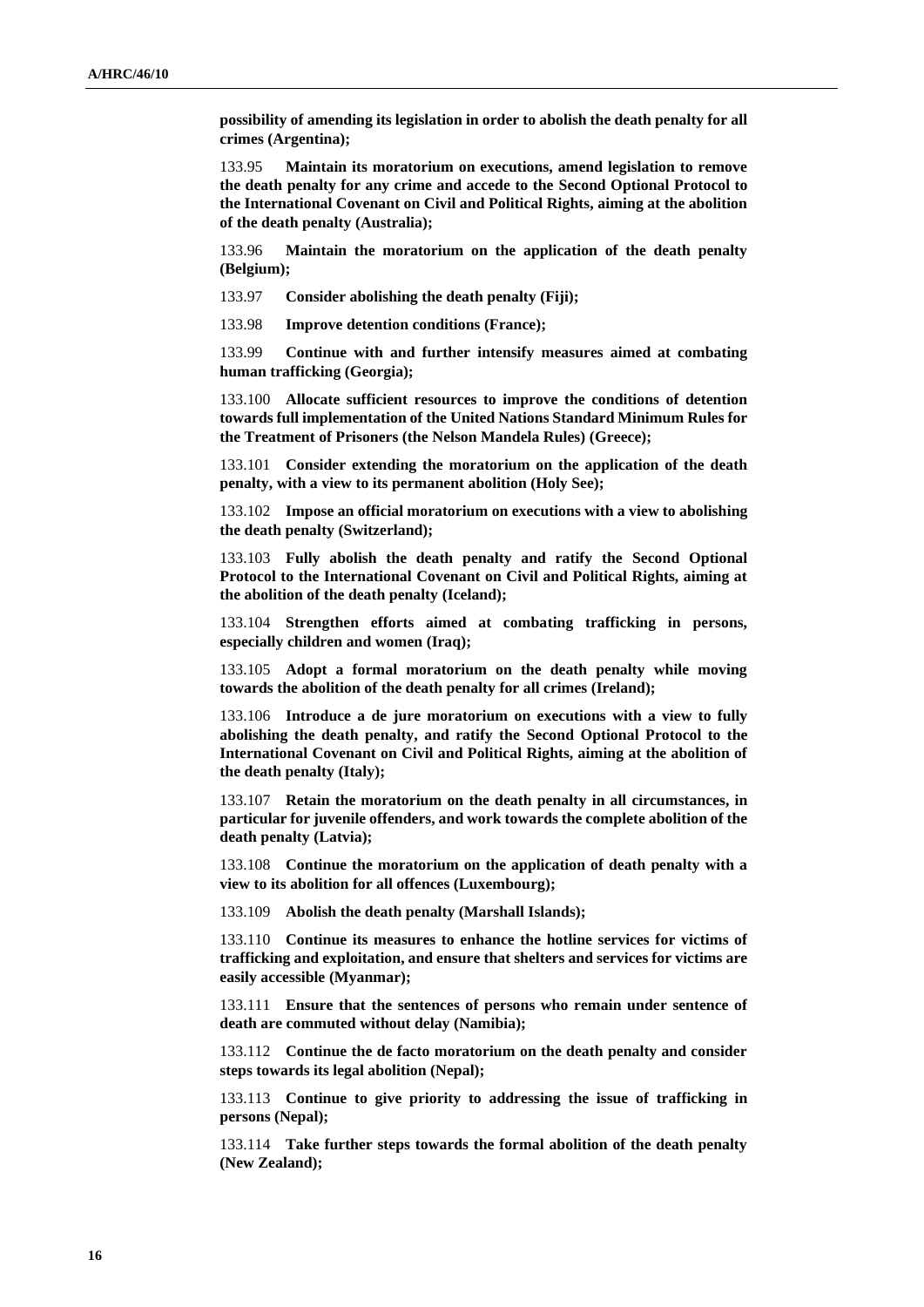133.115 **Establish an official moratorium to the use of the death penalty, with a view to its abolition, and immediately forbid its use on those below 18 years of age at the time of the crime (Portugal);**

133.116 **Continue the necessary steps aimed at advancing towards the complete abolition of the death penalty (Romania);**

133.117 **Continue the measures aimed at accelerating the elimination of trafficking in persons, following the passing, in February 2020, of the national anti-trafficking action plan (Romania);**

133.118 **Abolish the death penalty for all crimes (Timor-Leste);**

133.119 **Take measures to ensure efforts to combat human trafficking (Somalia);**

133.120 **Strengthen the enforcement of the law on the fight against human trafficking and allocate the human, financial and technical resources necessary for the functioning of the national steering committee (Togo);**

133.121 **Bring the juvenile justice system fully into line with the Convention on the Rights of the Child and other relevant standards (Ukraine);**

133.122 **Enforce the registration of short-term detainees, define "probable and reasonable grounds" for arrest procedures within the Anti-Terrorism Act, and resolve overcrowding, poor ventilation and inadequate health standards in prisons (United States of America);**

133.123 **Institutionalize adequate training and strengthen the independence of the Judicial Service Commission to eliminate corruption and increase the fairness of judicial proceedings (United States of America);**

133.124 **Continue progress on transitional justice mechanisms as an essential component of a comprehensive commitment to good governance (Australia);**

133.125 **Seek technical and capacity-building assistance to complement State efforts to train relevant personnel to identify, investigate and prosecute cases of human trafficking (Bahamas);**

133.126 **Strengthen international and regional cooperation in combating the terrorism phenomenon while respecting human rights (Bahrain);**

133.127 **Continue efforts to reform the judiciary within the government plan (Bahrain);**

133.128 **Undertake investigations into all reports and allegations of genderbased violence and ensure that perpetrators are brought to justice (Botswana);**

133.129 **Strengthen access to justice for victims of gender-based violence, investigate all allegations of sexual violence in a timely manner, bring perpetrators to justice and provide training to law enforcement officers and the judiciary on how to properly interact with possible victims and manage cases accordingly (Canada);**

133.130 **Increase and expand human rights training for law enforcement and correctional services officers (Canada);**

133.131 **Redouble efforts to bring criminal proceedings against human traffickers and provide appropriate care to victims of trafficking (Djibouti);**

133.132 **Support the independence of the judiciary and introduce the legislative amendments needed to restructure courts and to promote programmes of capacity-building with a view to reforming and improving the efficiency of the judicial system (Egypt);**

133.133 **Strengthen efforts to ensure effective investigation, prosecution and punishment for all acts of torture and ill-treatment, and provide access to justice and rehabilitation for victims of torture (Fiji);**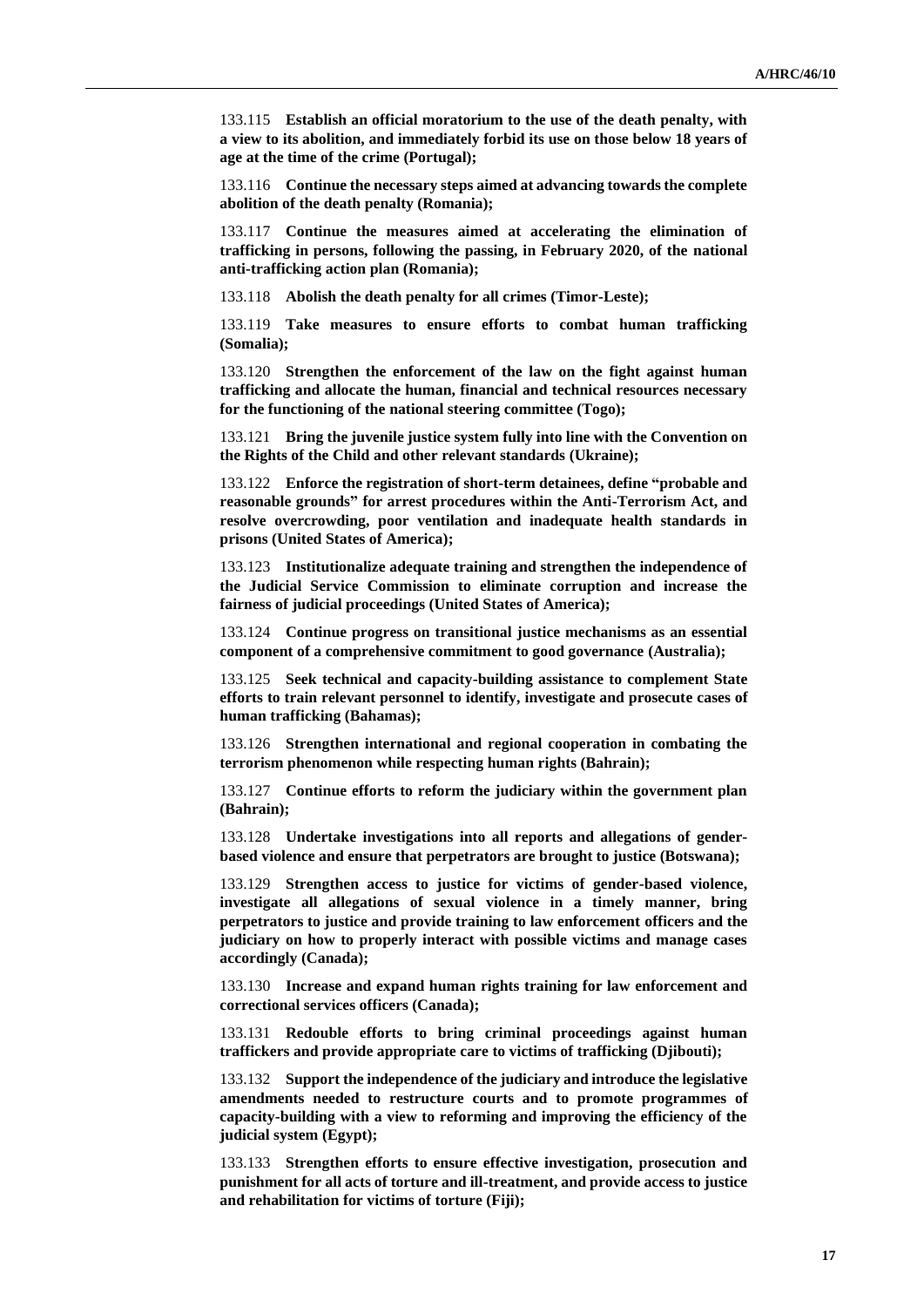133.134 **Continue efforts aimed at fighting impunity while modernizing the judicial system and fighting corruption (France);**

133.135 **Intensify efforts to form an independent judiciary that guarantees access for all citizens (Iraq);**

133.136 **Provide adequate gender-sensitive training to all judges to ensure effective implementation of gender equality legislation and the Domestic Violence Prevention Act, and ensure that all judicial proceedings conform to international fair trial standards (Ireland);**

133.137 **Ensure the effectiveness of the Prison Reform Monitoring Committee and continue to improve the treatment of prisoners in line with related internationally adopted standards, including the Nelson Mandela Rules and the United Nations Rules for the Treatment of Women Prisoners and Non-custodial Measures for Women Offenders (the Bangkok Rules), on which Thailand stands ready to provide technical assistance (Thailand);**

133.138 **Continue its ongoing efforts to reform the judicial system and ensure its independence (Libya);**

133.139 **Continue its efforts towards judicial reform to restore public trust in the integrity and independence of the judicial system (Malta);**

133.140 **Scale up efforts to combat human trafficking and protect the rights of victims, and to promote and protect the rights of migrants (Nigeria);**

133.141 **Continue efforts to ensure access to justice and the protection of the rights of persons in vulnerable situations (Nigeria);**

133.142 **Proceed further in developing and strengthening the evidence and testimonies system (Oman);**

133.143 **Strengthen the judicial reform and judicial independence (Somalia);**

133.144 **Increase measures to promote and protect freedom of expression (Spain);**

133.145 **Take further measures to protect freedom of religion or belief, creating an equal democratic space for all communities (Ukraine);**

133.146 **Expand and protect the space for civil society organizations to operate in order to promote social cohesion (United Kingdom of Great Britain and Northern Ireland);**

133.147 **Ensure that human rights defenders and non-governmental organizations are able to operate without undue interference and fear of reprisals (United States of America);**

133.148 **Guarantee freedom of expression for all, including human rights defenders, and ensure that all citizens are protected against threats, intimidation and violence when engaging in public discourse (Australia);**

133.149 **Ensure that civil society organizations are free to carry out their activities without fear or hindrance, and in this regard remove undue restrictions on freedom of association, in accordance with articles 21 and 22 of the International Covenant on Civil and Political Rights (Austria);**

133.150 **Strengthen efforts to apply, in law and practice, full respect for freedom of opinion and expression (Brazil);**

133.151 **Ensure and protect the safety, rights and liberty of human rights defenders and civil society organizations and promptly investigate, prosecute and punish threats or acts of violence against them (Canada);**

133.152 **Take additional measures to ensure freedom of religion for all (Dominican Republic);**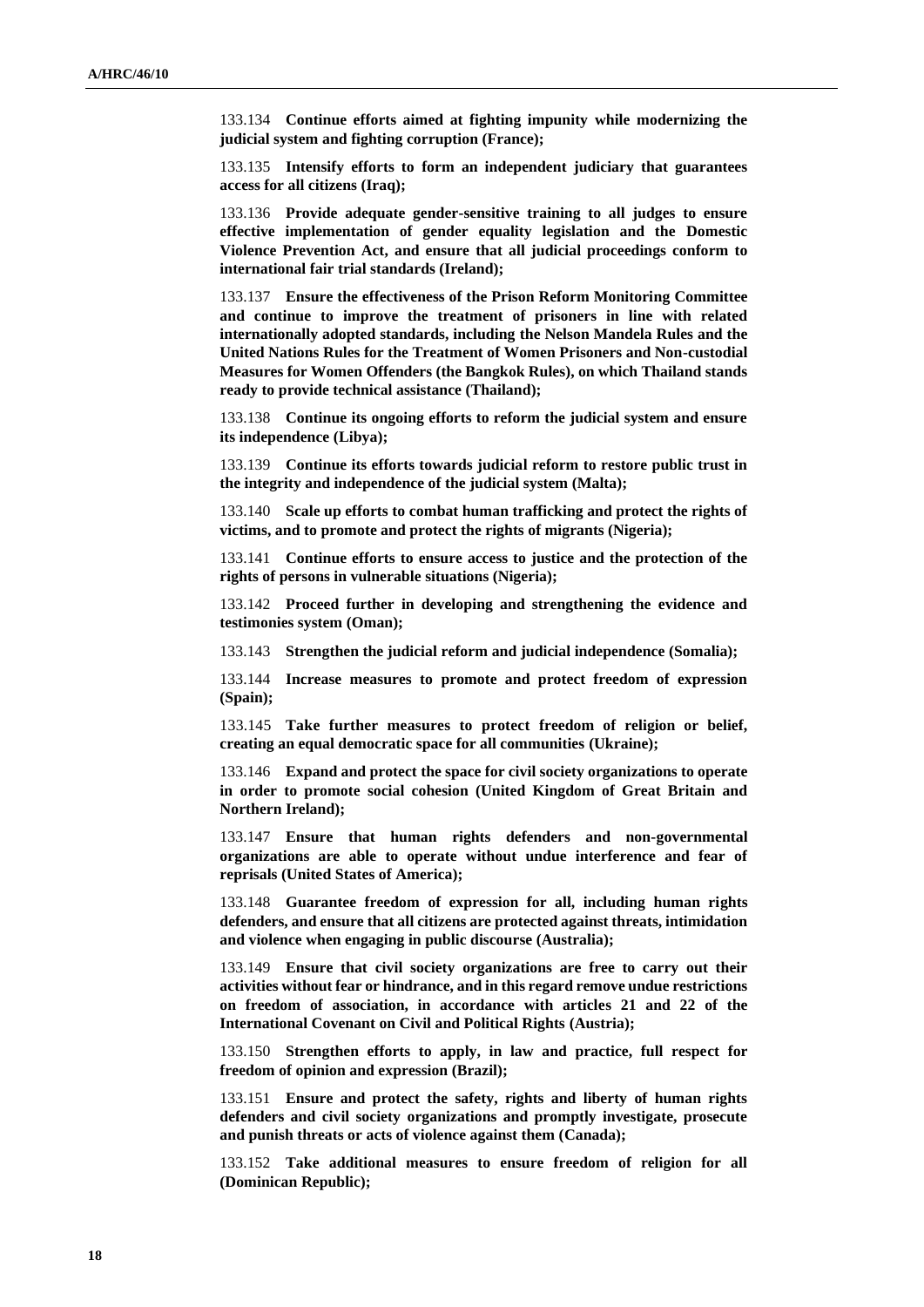133.153 **Continue to make the necessary regulatory adjustments to strengthen its legislative framework for greater protection of fundamental rights (Dominican Republic);**

133.154 **Enable human rights defenders to work freely and conduct a transparent and public investigation into the ban of the Maldivian Democracy Network (Germany);**

133.155 **Continue to combat violent religious extremism and establish secure contact points for victims of hate speech and hate crimes (Germany);**

133.156 **Further strengthen efforts to protect freedom of expression and take appropriate measures to enhance the safety of journalists, including by considering taking advantage of the United Nations Plan of Action on the Safety of Journalists and the Issue of Impunity (Greece);**

133.157 **Take all political, social, economic and cultural measures necessary to fight religious intolerance towards non-Muslims, including reversing religious extremism, with a view to fostering an environment of religious harmony and cooperation, in follow-up to numerous recommendations in the report of the Working Group from the second cycle on freedom of religion and belief (Haiti);**

133.158 **Adopt and implement substantial and impartial measures to prosecute perpetrators of violent fundamentalism (Holy See);**

133.159 **Ensure freedom of expression, religion and belief for all religious minorities, providing them access to legal protection and redress (Holy See);**

133.160 **Guarantee and promote workers' freedom of association and eradicate all forms of forced or compulsory labour (Holy See);**

133.161 **Repeal or amend all legislation and any decree restricting and criminalizing the work of human rights defenders in order to guarantee, inter alia, the rights to freedom of expression, of peaceful assembly and of association (Switzerland);**

133.162 **Take further steps towards enhancing freedom of expression and freedom of the press (India);**

133.163 **Strengthen the protection of freedom of expression and freedom of the press, and strengthen efforts to address the issue of prison overcrowding, especially during the present pandemic (Indonesia);**

133.164 **Remove legal provisions that restrict the right to freedom of religion or belief, guarantee the right to manifest one's religion or belief, and combat discrimination and intolerance against persons belonging to religious minorities (Italy);**

133.165 **Ensure a safe and favourable environment in which human rights defenders can work without fear of sanction, reprisal or intimidation (Luxembourg);**

133.166 **Work towards creating an enabling environment in which individuals can freely exercise their rights to freedom of expression and of association (Malta);**

133.167 **Repeal legal provisions that limit and criminalize freedom of belief, combat religious extremism in all its forms and manifestations, and combat attacks against human rights defenders who promote freedom of religion and expression (Mexico);**

133.168 **Redouble its efforts to ensure that the rights of individuals, including children, are not violated on the basis of their chosen belief (Myanmar);**

133.169 **Enhance measures to promote interfaith dialogues and public debates on religious issues, and effectively address the spread of religious extremist ideologies and xenophobia, especially among youth (Myanmar);**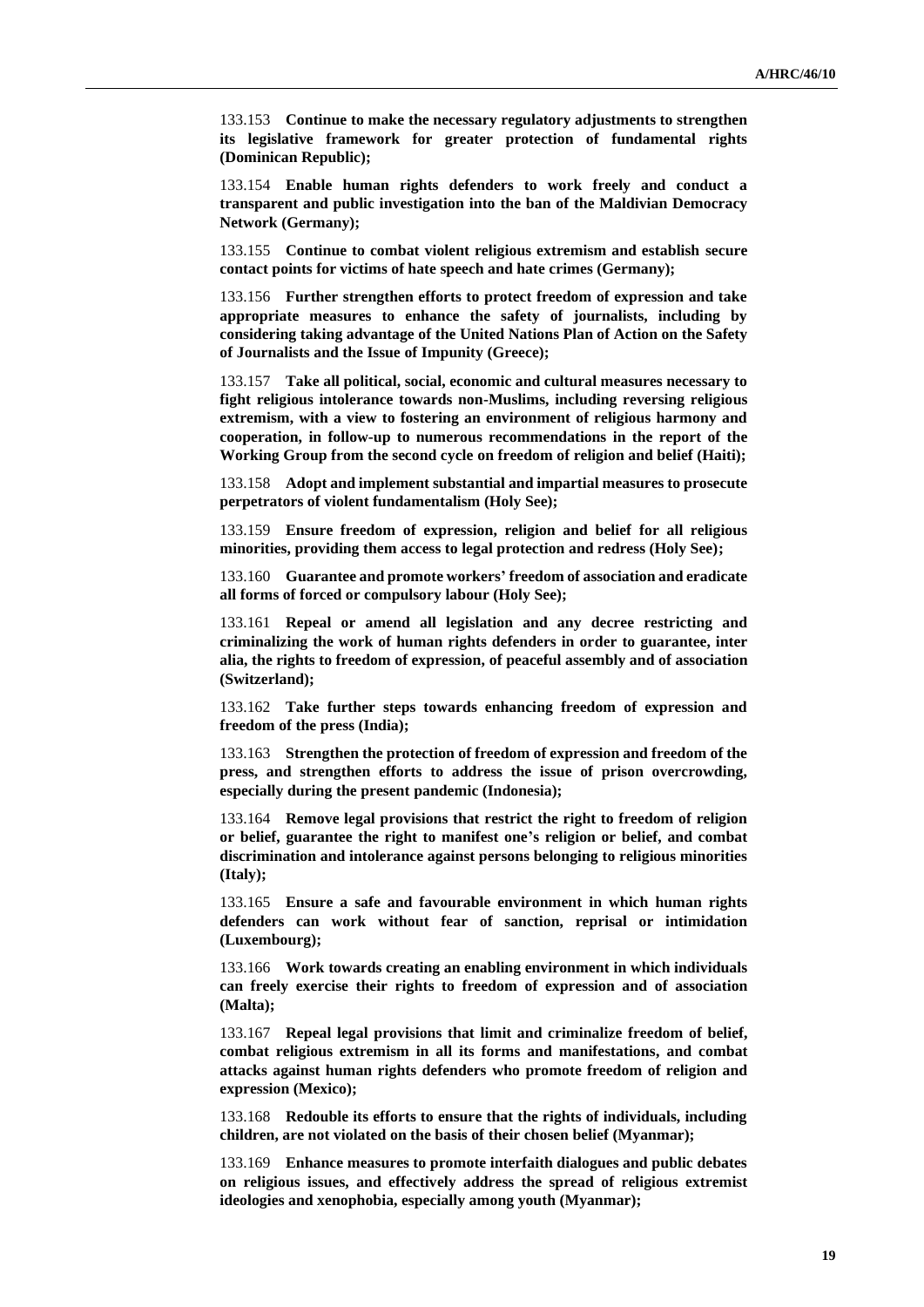133.170 **Take concrete measures to protect and promote the right to freedom of expression (New Zealand);**

133.171 **Protect women human rights defenders from those who seek to intimidate them (Portugal);**

133.172 **Safeguard the right to freedom to have or adopt a religion or belief, and ensure that the right to freedom of thought, conscience and religion is duly recognized and respected in accordance with relevant national human rights law (South Sudan);**

133.173 **Take the necessary measures to urgently and effectively combat violent extremism and hate speech in accordance with international standards (Togo);**

133.174 **Take effective steps and concrete measures to prevent Maldivian young people from joining terrorist groups abroad (Islamic Republic of Iran);**

133.175 **Continue to implement further sustainable programmes and initiatives to assist young people to venture into micro-, small and medium-sized enterprises (Malaysia);**

133.176 **Continue to strengthen its sound social programmes for the benefit of its population, with special emphasis on those most in need (Bolivarian Republic of Venezuela);**

133.177 **Continue its adequate housing measures across the country and speed up the process of establishing the national emergency medical services (Azerbaijan);**

133.178 **Continue its efforts to reform the health and education sectors, as well as providing adequate housing throughout the country, and removing all obstacles that prevent basic services from reaching all segments of society (Libya);**

133.179 **Continue to consolidate its sound health policy (Bolivarian Republic of Venezuela);**

133.180 **Expedite the adoption of the maternal and child health bill (Sri Lanka);**

133.181 **Provide all young people with comprehensive information on sexual and reproductive health and family planning (Austria);**

133.182 **Continue its efforts regarding sexual and reproductive health services with the focus on ensuring accessibility for all, including women and girls, in particular rural women, to all health services (State of Palestine);**

133.183 **Incorporate the response to the global and local effects of the COVID-19 pandemic in the implementation of the Strategic Action Plan 2019–2023, in particular to minimize its impact on families and the ocean-based economy (Cuba);**

133.184 **Strengthen primary health care in the community, as the first preventive and assistance link, regarding non-communicable diseases and those transmitted by vectors (Cuba);**

133.185 **Continue to improve the health-care sector, particularly at the local level, with a view to providing access for all to health care (Egypt);**

133.186 **Provide adequate funding for sexual and reproductive health services for all, including for vulnerable groups through the new reproductive, maternal, newborn, child and adolescent health strategy (Iceland);**

133.187 **Address the large decline in the use of contraceptives by improving data collection on sexual and reproductive health and abortion expenses for future planning (Iceland);**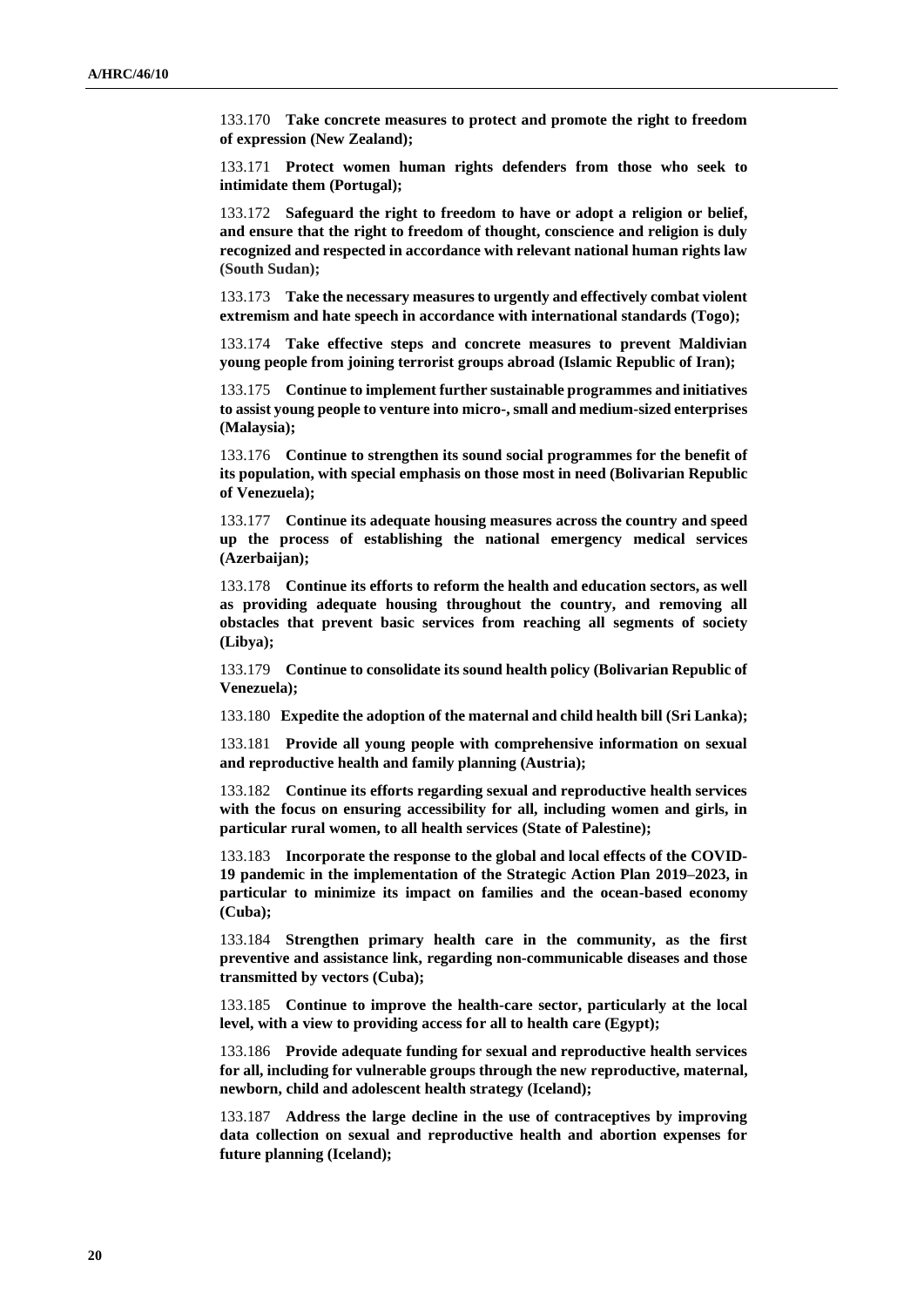133.188 **Guarantee access to information, sexual and reproductive health services and planning services, including for single men and women and people under the age of 18 years (Mexico);**

133.189 **Continue efforts to combat non-communicable diseases (Oman);**

133.190 **Expedite the adoption of the maternal and child health bill (Timor-Leste);**

133.191 **Provide age- and developmentally appropriate, comprehensive sexuality education and provide sexual and reproductive health information to adolescents and young people (Slovenia);**

133.192 **Continue to strengthen schools and educational programmes in remote areas and difficult-to-reach islands (United Arab Emirates);**

133.193 **Continue to reinforce its excellent education policy with the free textbook and stationery vouchers programme (Bolivarian Republic of Venezuela);**

133.194 **Integrate comprehensive sexual education into the school curriculum (Belgium);**

133.195 **Continue its efforts to ensure children's access to education, including all children with disabilities (State of Palestine);**

133.196 **Provide comprehensive sexuality education as part of the school curriculum (Denmark);**

133.197 **Continue its efforts to guarantee the right to a free and compulsory education for all and across the country (Sudan);**

133.198 **Promote the deradicalization of Maldivian combatants returning from war zones abroad (France);**

133.199 **Take steps towards greater enrolment in higher-secondary schools (Mauritius);**

133.200 **Strengthen measures and programmes aimed at promoting gender equality and facilitating the participation of women in all aspects of life (Viet Nam);**

133.201 **Promote and increase the employment of women, especially in public and political life (Albania);**

133.202 **Continue to promote gender equality, in particular women's economic participation and representation at all levels of decision-making, and ensure the effective implementation of the Domestic Violence Prevention Act, including with adequate funding and staffing to implement the domestic violence prevention strategic plan and national action plan (Australia);**

133.203 **Strengthen social services, shelters and protection mechanisms for survivors of domestic violence, sexual and gender-based violence, child abuse and ill-treatment, and address harmful narratives that undermine gender equality (Austria);**

133.204 **Develop targeted, evidence-based policies, including the promotion of public awareness, towards ending female genital mutilation in Maldives (Bahamas);**

133.205 **Adopt a national action plan for the elimination of gender-based violence, domestic violence and sexual harassment, in consultation with the health, police, justice and social sectors and with civil society (Belgium);**

133.206 **Allocate in the budget the necessary resources to significantly implement the Gender Equality Act, the Domestic Violence Prevention Act and the Sexual Harassment Prevention Act (Chile);**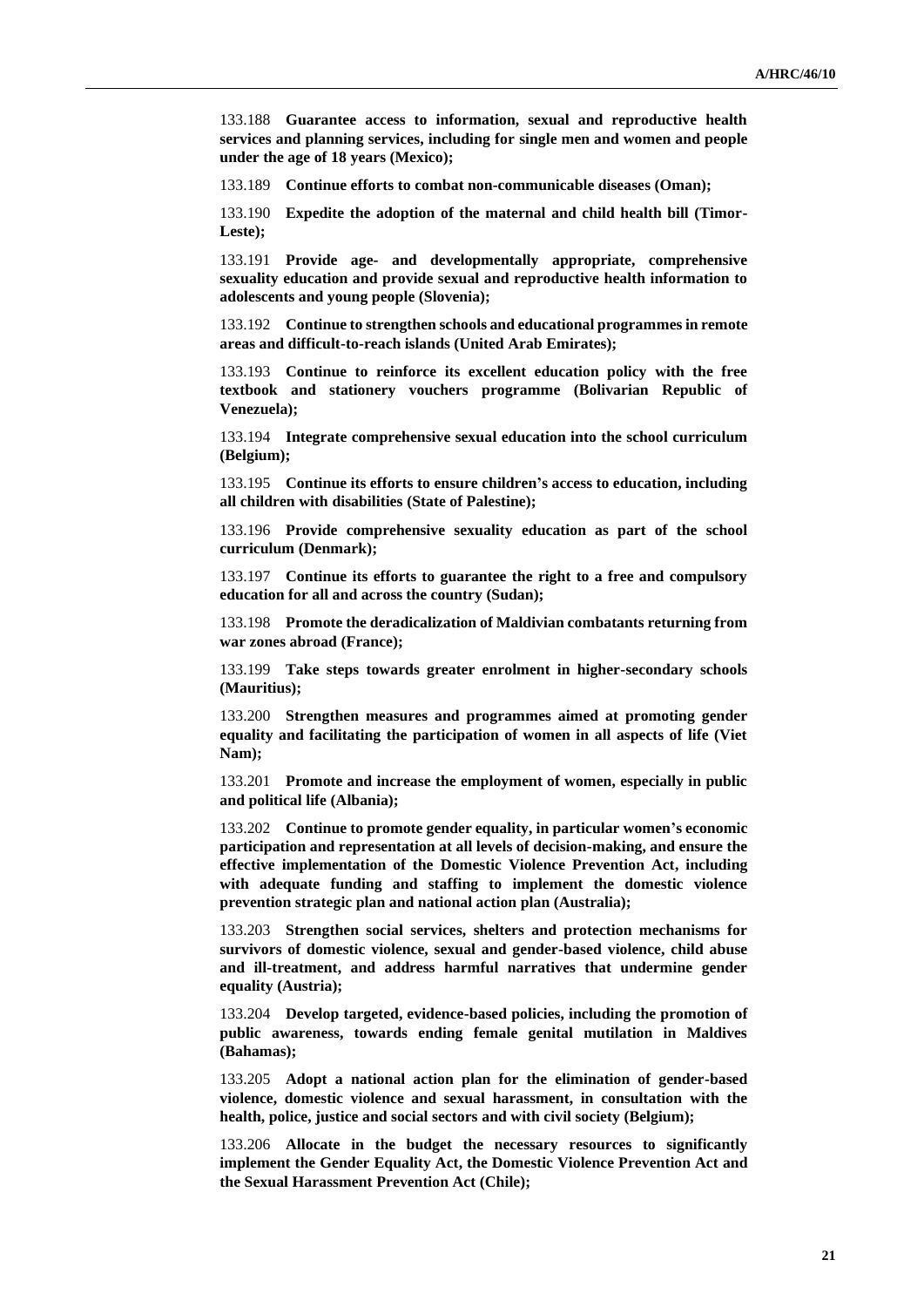133.207 **Continue to promote gender equality and to better protect women's rights (China);**

133.208 **Strengthen efforts to improve the constitutional and policy framework with a view to ensuring women's participation at all levels of decision-making (Sudan);**

133.209 **Strengthen efforts in law and in practice to explicitly prohibit all forms of female genital mutilation (Fiji);**

133.210 **Strengthen measures aimed at ensuring effective protection of minors and women from violence, including sexual and gender-based violence (France);**

133.211 **Step up efforts to prevent and combat all forms of violence against women (Georgia);**

133.212 **Further pursue its efforts to promote the empowerment of women and girls by incorporating all provisions of the Convention on the Elimination of All Forms of Discrimination against Women into the national legal system in order to make them directly applicable and enforceable by the courts (Guyana);**

133.213 **Continue to prioritize the empowerment of women at all levels, and make efforts to ensure gender equality and the effective protection of women (India);**

133.214 **Take concrete measures to uphold and protect the rights of groups in vulnerable situations, including women, children and persons with disabilities (Islamic Republic of Iran);**

133.215 **Fully eradicate harmful practices against women and girls, including female genital mutilation and the various forms of child exploitation (Italy);**

133.216 **Enact legislation explicitly prohibiting female genital mutilation and strengthen awareness-raising campaigns on the harmful effects of early marriage in order to further protect and promote the human rights of women and children (Japan);**

133.217 **Criminalize marital rape (Latvia);**

133.218 **Take all necessary measures to combat violence against women and girls and domestic violence both in law and in practice (Latvia);**

133.219 **Adopt legislation on gender equality, take measures to promote the participation of women in public affairs and decision-making and ensure that women benefit from all existing social protection structures on the same footing as men (Luxembourg);**

133.220 **Collaborate more closely with all stakeholders to find ways to remove structural or policy barriers that can prevent women from contributing more in all sectors (Malaysia);**

133.221 **Take further steps in order to provide protection for women (Mauritania);**

133.222 **Allocate adequate resources for the effective implementation of the Gender Equality Act, to improve gender-sensitivity in the judicial system and to increase the number of female judges in order to provide better justice services to victims of gender-based violence (Netherlands);**

133.223 **Make further efforts to protect and promote the rights of women and girls and eliminate gender-based discrimination (New Zealand);**

133.224 **Take further steps to increase the representation of women in parliament (New Zealand);**

133.225 **Continue the efforts exerted to achieve gender equality, and to empower and protect women from all forms of discrimination and violence (Tunisia);**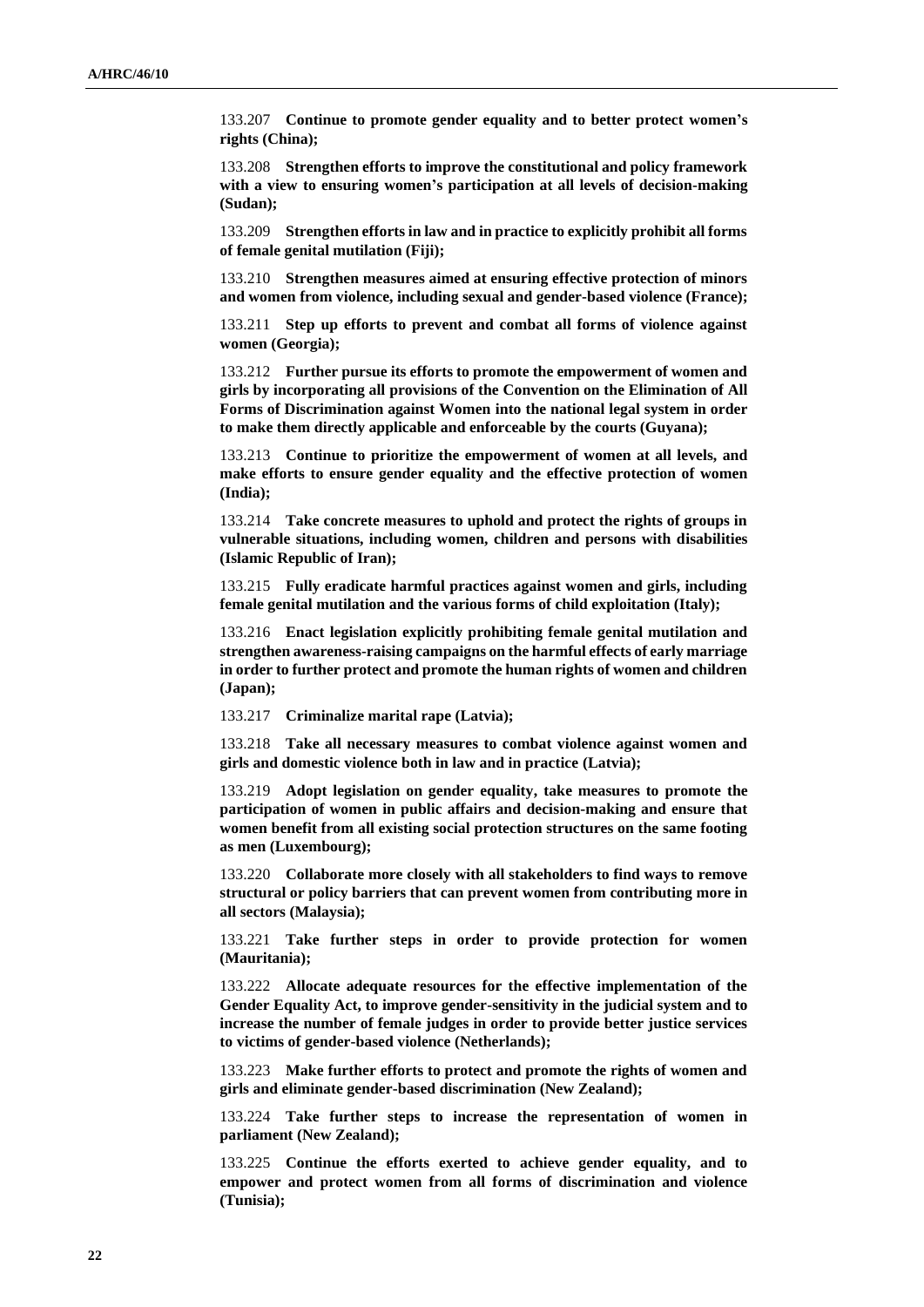133.226 **Continue to take steps to further empower women (Pakistan);**

133.227 **Persist with efforts to prevent and sanction all forms of violence against women and girls, and to consolidate greater participation of women in public and political life (Peru);**

133.228 **Consider enacting laws to explicitly prohibit female genital mutilation and take measures to combat it (Peru);**

133.229 **Continue to undertake awareness-raising and capacity-building programmes to prevent and address domestic violence and ensure the provision of adequate assistance to victims (Philippines);**

133.230 **Continue to mainstream a gender perspective into climate adaptation and mitigation measures (Philippines);**

133.231 **Strengthen the efforts made to combat violence against women (Romania);**

133.232 **Continue to ensure in law and in practice that the rights of vulnerable groups of the population, especially women, children, persons with disabilities and older persons, are protected (Russian Federation);**

133.233 **Expedite measures to implement the Gender Equality Act and the Domestic Violence Prevention Act, and formalize the relevant policy measures with stakeholder consultations for immediate implementation (Sierra Leone);**

133.234 **Develop longer-term awareness and training programmes to equip families with the knowledge and tools to mitigate domestic violence, including in cooperation with relevant international partners, as appropriate (Singapore);**

133.235 **Institutionalize comprehensive intersectoral prevention, reporting and response mechanisms on gender-based violence, provide additional financing and strengthen social services, shelters and protection mechanisms for survivors of gender-based violence (Slovenia);**

133.236 **Adopt measures to establish anonymous helpline and counselling services for victims of discrimination and violence, especially for vulnerable groups such as women, girls, people belonging to religious minorities and the lesbian, gay, bisexual, transgender and intersex community (Myanmar);**

133.237 **Strengthen preventive measures and programmes against the illtreatment of children, and strengthen the penalties for this crime (Spain);**

133.238 **Safeguard children by prioritizing the allocation of resources to strengthen the capacity of national authorities to combat violence against children, including sexual abuse of children (Botswana);**

133.239 **Adopt measures to protect children from possible violations of their rights in the field of tourism activities, including awareness campaigns to prevent the use of children in sex tourism (Ecuador);**

133.240 **Redouble efforts to further decrease infant and maternal mortality (Ethiopia);**

133.241 **Continue to take steps to strengthen the legal framework for the protection of children and the rights of the child (India);**

133.242 **Take all measures necessary to protect children from the violation of their rights in the context of tourism activities, particularly the sexual exploitation of children in tourism (Luxembourg);**

133.243 **Abolish child marriages (Marshall Islands);**

133.244 **Continue efforts and steps to reinforce the legal framework to protect children (Mauritania);**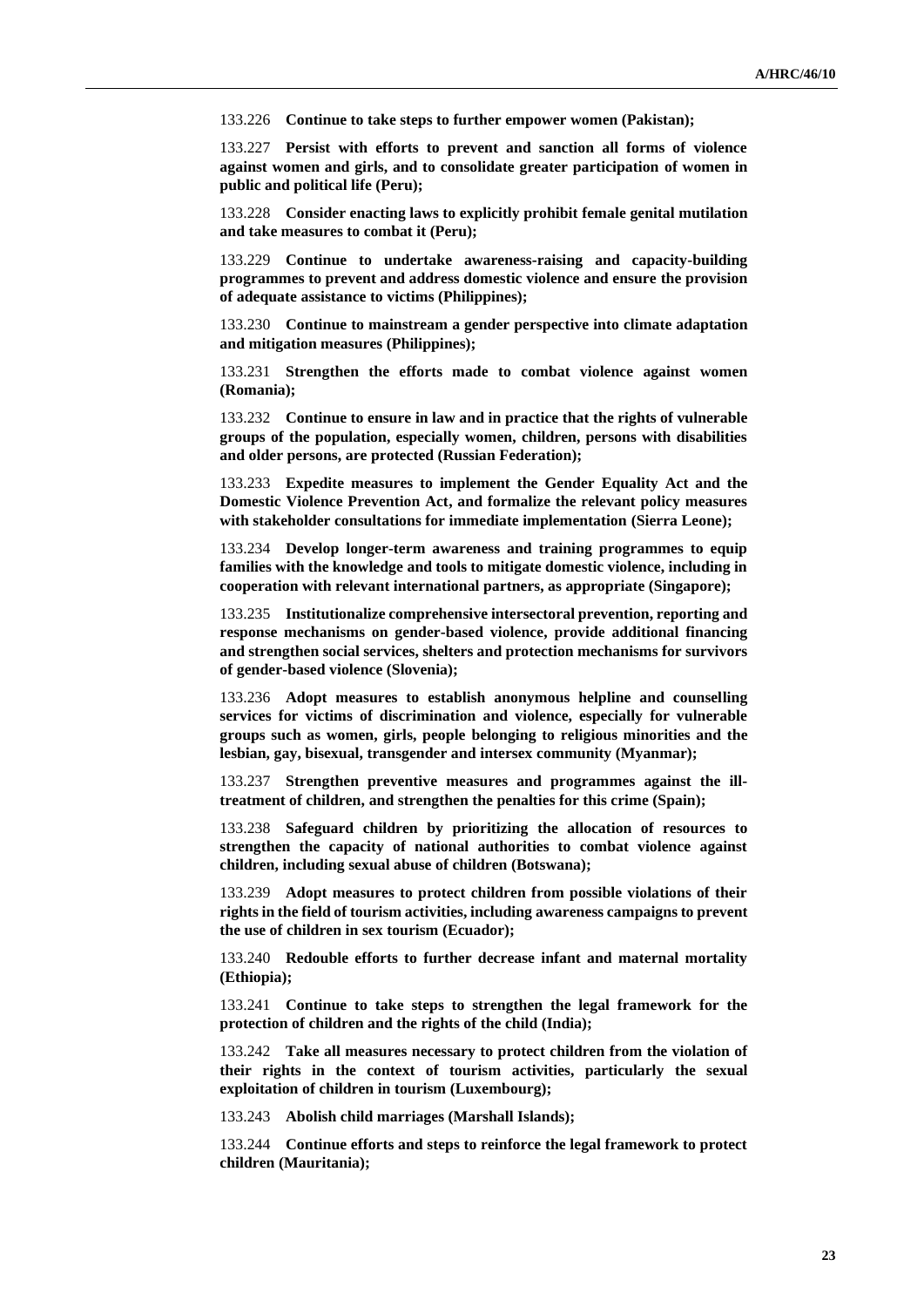133.245 **Ensure that all children enjoy all the rights enshrined in the Convention on the Rights of the Child without discrimination by, inter alia, amending the relevant legislation (Montenegro);**

133.246 **Continue efforts made to promote children's rights and protect them from all forms of violence (Tunisia);**

133.247 **Adopt an effective normative framework to protect children from the violation of their rights that might arise from tourism activities, especially the use of children in sex tourism (Panama);**

133.248 **Adopt measures to protect children against the violation of their rights in the context of tourism activities (Senegal);**

133.249 **Take further steps to ensure that all children within its jurisdiction are treated equally (Timor-Leste);**

133.250 **Consider the special needs of children with disabilities in formulating the national child protection policy (Singapore);**

133.251 **Incorporate the rights of persons with disabilities and the rights of migrant workers into government policies and action plans (Chile);**

133.252 **Create, by 2023, a national registry of persons with disabilities through the implementation of the Strategic Action Plan in this context (Jordan);**

133.253 **Continue efforts to establish a national registry of persons with disabilities (Oman);**

133.254 **Continue to strengthen its efforts in the field of the human rights and conditions of migrant workers (Turkey);**

133.255 **Develop a national refugee protection framework by adopting administrative measures and establishing institutions capable of handling asylum issues (Afghanistan);**

133.256 **Take concrete steps to promote and protect the human rights of migrants, refugees and asylum seekers (Brazil);**

133.257 **Adopt a national legal framework on asylum that would allow the Government to adequately protect asylum seekers and refugees, in line with target 10.7 of the Sustainable Development Goals (Switzerland);**

133.258 **Take meaningful steps to protect the rights of migrant workers (Kazakhstan);**

133.259 **Implement legislation to protect migrant workers from xenophobic and racial discrimination (Marshall Islands).**

134. **All conclusions and/or recommendations contained in the present report reflect the position of the submitting State(s) and/or the State under review. They should not be construed as endorsed by the Working Group as a whole.**